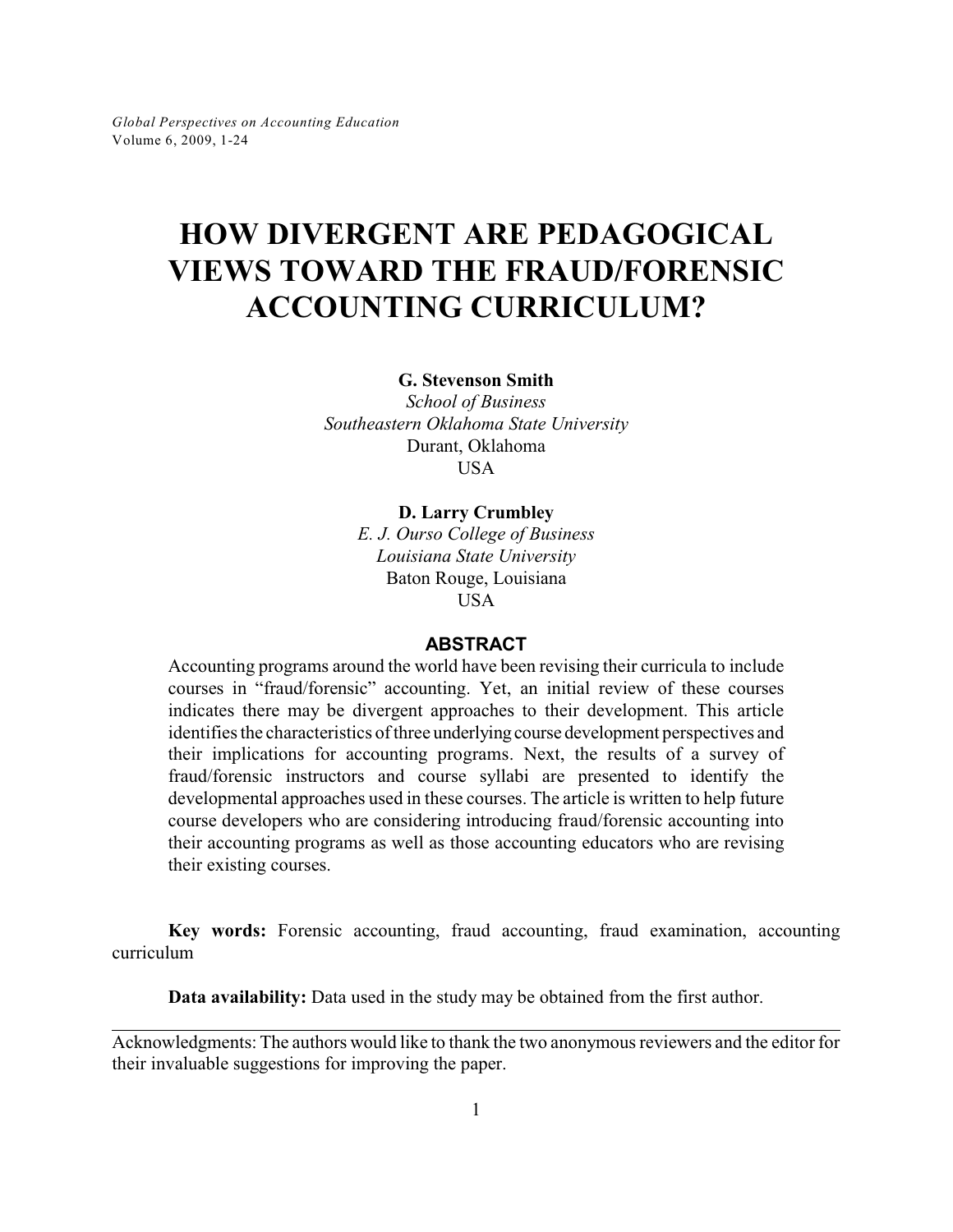Sa result of numerous accounting scandals in recent years, forensic accounting is the hottest<br>topic to affect the university business curriculum since the early rush into MBA programs<br>in the 1970s.<sup>1</sup> In addition, these fi s a result of numerous accounting scandals in recent years, forensic accounting is the hottest topic to affect the university business curriculum since the early rush into MBA programs  $\sum$  in the 1970s.<sup>1</sup> In addition, these financial frauds have significantly changed accounting audits" on practice is apparent in the report entitled *Serving Global Capital Markets and the Global Economy* (Global Public Policy Symposium 2006) released by the Big Four along with Grant Thornton and BDO International (hereafter the "Global Report").

The Global Report is concerned with the legal liabilities facing accounting firms from a host of expanding lawsuits based on stockholders' and others' losses from after-audit negative financial events, such as fraud. To improve this situation, the Global Report's authors suggest that all public companies have forensic audits, although the report does not identifythe nature of a "forensic audit." The Global Report is a defense of the accounting profession, but it also represents a potential strategic shift for practitioners to bring forensic practices into the consultative track of available accounting services. Both in academic circles and within accounting practice, forensic accounting is being widely discussed, but a clear definition has not yet been formulated.

Here, it is argued that the development of new curricula needs to be tempered with an understanding of the underlying differences that may exist in "fraud versus forensic" concepts. Before course revisions start, course developers need to identify the foundation for introducing "fraud/forensics" into the accounting curriculum. Should auditing, traditional fraud examinations, or forensics provide the underlying foundation for accounting curriculum development? Or should it be a combination of these three approaches? This is not a semantic argument as the answer limits the content of courses as well as the fraud/forensic orientation of the accounting curriculum.

This article identifies the pedagogical issues related to selecting an auditing, fraud, or forensic model for curricula revision. Next, a survey of faculty members who teach fraud/forensic courses is reviewed along with a sample of fraud/forensic course syllabi.

#### **PEDAGOGICAL CONCERNS**

For accounting programs, there is no scientific answer identifying the best pedagogical approach to use in developing a fraud/forensic curriculum, but there are philosophical beliefs about a best approach. Traditional auditing courses have presented fraud instruction within the accounting curriculum in the past, and as such auditing serves as the starting point in developing a fraud/forensic curriculum. However, a revision from traditional audit-based content to either a fraud or forensic approach changes the scope of analytical techniques used as well as the understandings in the revised curriculum. The next section reviews the differences in audit, fraud examination, and forensic accounting perspectives to curriculum development.

<sup>&</sup>lt;sup>1</sup>There are a number of financial scandals besides the well-known Enron and WorldCom frauds. The 2002 accounting scandals include: AOL, Adelphia, Bristol-Myers Squibb, Computer Associates, Duke Energy, Dynegy, El Paso Corporation, Enron, Freddie Mac, Global Crossing, Halliburton, Harken Energy, HealthSouth, Lucent Technologies, Merrill Lynch, Quest Communications, Reliant Energy, Sunbeam, Tyco International, Waste Management, Inc. and World Com. The 2003 accounting scandals include: Royal Ahold Parmalat and Calisto Tanzi. The 2005 accounting scandals include AIG. During 2006, accounting scandals were related to the predating of corporate stock options. Dell has been added to the 2007 list as a result of a kickback scheme.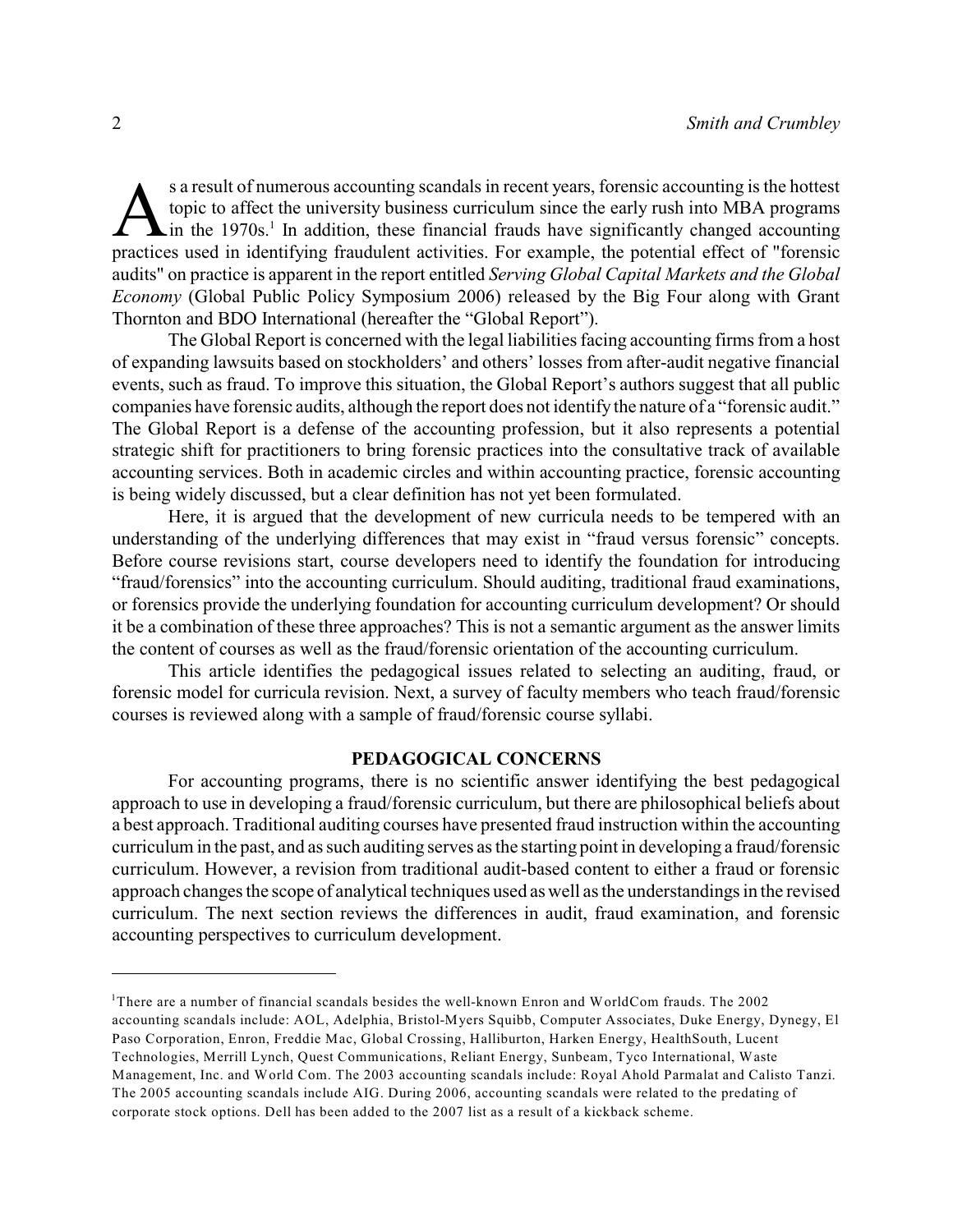#### **Auditing: A Foundation for Fraud/Forensic Curriculum Revisions**

Auditing students are introduced to the procedures for testing internal companycontrols. The results of evaluating a company's internal controls determine the extent of necessary transaction sampling needed to provide assurances of properly prepared financial statements. Financial auditing procedures are performed in a well-structured and documented fashion to evaluate management's financial statement representations. Students learn about the need to show that properly documented auditing procedures were followed to answer any after-audit legal inquiries. They use statistical sampling to ensure that there is a ninety-five percent level of confidence, for example, and that account balances are accurate.<sup>2</sup> Auditing courses introduce students to detailed checking procedures followed in conducting an audit.

Auditing courses also incorporate the study of fraud. Peterson and Reider (1999) found that 78.3% of the first auditing courses in their survey incorporated discussions of fraud topics. For example, auditing discussions cover frauds from check kiting, net worth analysis, asset misappropriations, and financial statement misrepresentation.<sup>3</sup> These topics are similar to those included in fraud examination courses, but with numerous other audit topics to cover, such fraud topics cannot be as fully developed within an auditing course.

Basing fraud/forensic course development on auditing procedures changes the back-and-forth interactions of forensic practices that include litigation services, valuation, and computer forensics and a broader-based instructional model. Auditing is strongly based on providing assurances that account balances are "statistically" accurate, internal controls are satisfactory, and accounting rules are followed. Fraud/forensic accounting extends to studies beyond these traditional auditing topics (AICPA 2004).

Beyond these pedagogical differences, teaching approaches toward the study of fraud/forensics require the student to adopt a more suspect mindset toward his/her studies than is used in an audit course. Fraud/forensic perspectives do not assume that a client will honestly follow any of the detailed rules of GAAP or that audit check-off lists will identify the financial fraud's anomalies.

Presently, the quantity of material in traditional auditing courses restricts the time available for the introduction of new material. Therefore, adding a host of new fraud and forensic topics to auditing instruction is not considered a viable alternative. This issue has been recognized by course developers as recent program revisions have introduced completely new fraud examination or forensic accounting courses into the accounting curricula.

# **Fraud Examination: A Foundation for Fraud/Forensic Curriculum Revisions**

If auditing courses place limits on developing a fraud/forensic curriculum, course developers are left with the choice of using a fraud examination or a forensic accounting approach. Fraud examination courses covertopics such as fraudulent payment schemes, internal control analysis, cash

 $A$ uditor verification of acceptable account balances is achieved with less than full review (95% assurance); whereas fraud analysis is concerned with the deviations in the unverified portions of the account, i.e., the remaining 5%.

 ${}^{3}$ Financial statement misrepresentations include: recording fictitious revenue; incorrect timing differences of revenue and expense; concealing liabilities; inadequate or misleading financial statement disclosures; incorrectly valued assets; and fraudulent capitalization of expenses.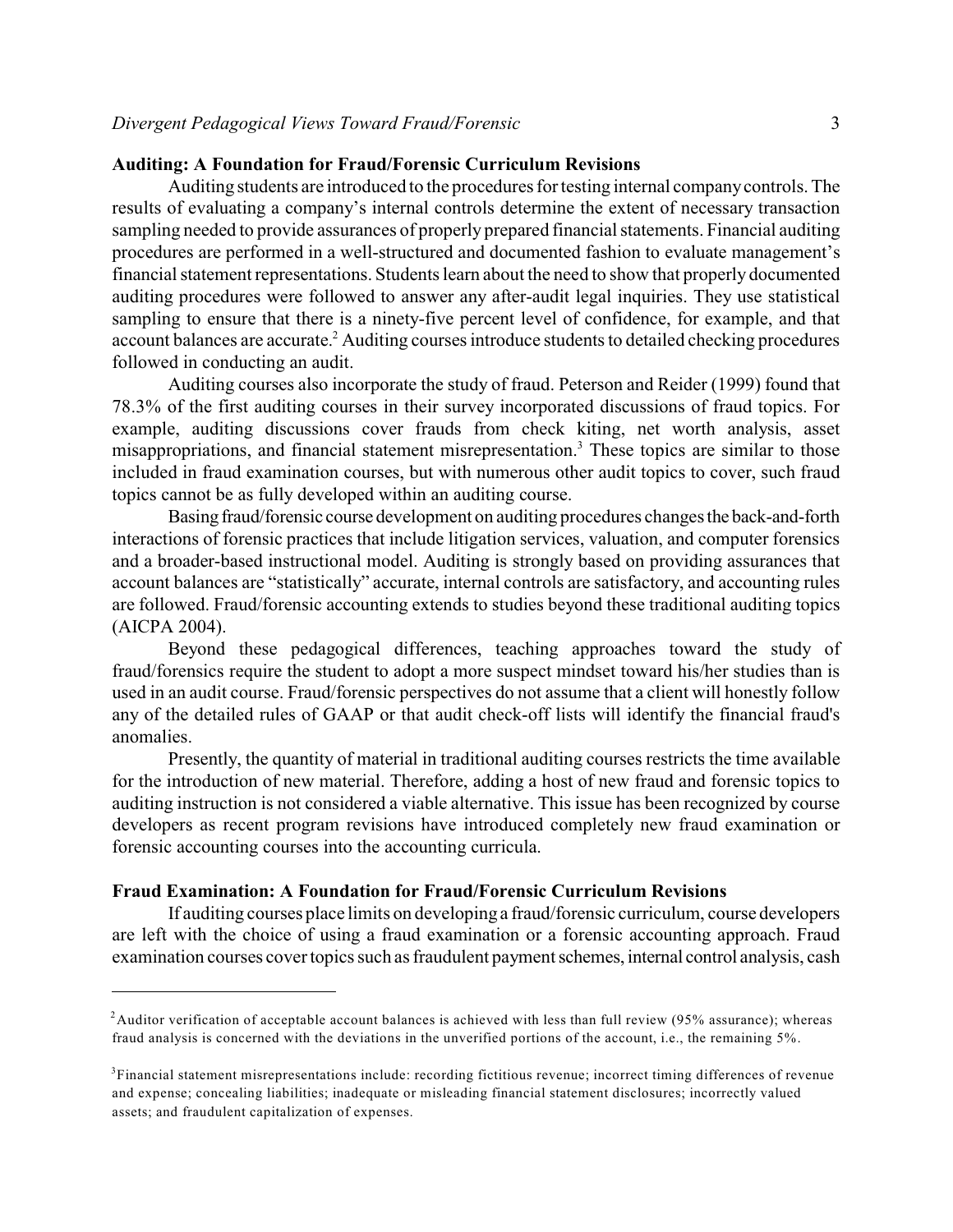theft, payroll fraud, and flowcharting (for internal control). Although there is similar content found in auditing and fraud examination courses, the fraud content and topic depth is more expansive in a fraud examination course.

One example of a curriculum based on fraud examination is the model developed by the accounting department at West Virginia University under a grant from the Department of Justice (DOJ). In 2007, the DOJ issued a model curriculum report (hereafter the "Report") titled *Education and Training in Fraud and Forensic Accounting: A Guide for Educational Institutions, Stakeholder Organizations, Faculty and Students* (U.S. Department of Justice 2007). The Report presents an outline and argument, including course descriptions, for a model "fraud and forensic" accounting program.

The Report illustrates the student knowledge and skill set requirements with a Venn diagram (p. 5). The chart is reproduced here in [Figure 1](http://web.bryant.edu/~gpae/Vol6/Fraud-Forensic/Figure1.pdf). Auditing, fraud, and forensic interrelationships are identified without defining the central area overlapped by each skill set. It is hard to determine from the Report how the three areas interact with one another because the fraud, auditing, and forensic skill sets are shown as operating within separate spheres.

Another example of a fraud examination curriculum is available from the Association of Certified Fraud Examiners (ACFE) and covers subjects including cash larceny, payroll schemes, expense reimbursement schemes, inventory theft, and fraudulent financial statement schemes. The ACFE's support with freely distributed classroom materials has led to the introduction of many new accounting courses with a fraud perspective.<sup>4</sup>

#### **Forensics: A Foundation for Fraud/Forensic Curriculum Revisions**

[Figure 2](http://web.bryant.edu/~gpae/Vol6/Fraud-Forensic/Figure2.pdf) illustrates forensic accounting as a broader approach with intersecting discipline areas and skill sets. This view is different from the approach taken in Figure 1. The discipline basis for forensic accounting is found in criminology, accounting, investigative auditing, litigation services, and an understanding of accounting/computer forensics. Figure 2 is designed to represent forensic accounting as a broader area of investigation than fraud examination. Each of the five disciplines has its own skill set.

Within the center of Figure 2, the five skill sets intersect to produce the curriculum for forensic accounting. The study of criminology represented in Figure 2 deals with theories that cause crime to develop, such as conflict theory, natural choice theory, and social control theories. Topics include corporate crime, corporate culture reviews, and interview techniques.

The circle represented byaccounting is the basic accounting and financial understandings and foundational skills students develop as they advance through their undergraduate university accounting courses. This basic skill set allows students to enter a fraud/forensic curriculum. The next skill set in Figure 2 is investigative auditing. In this representation, fraud examination is considered to be part of investigative auditing along with the traditional investigative auditing areas centered on transaction analysis applied within inventory fraud or cash theft, for example.

 $4$ The Association of Certified Fraud Examiners (ACFE) is the professional organization whose members are involved in implementing fraud examinations. For a complete list of fraud examination topics identified by the ACFE, see the list of subjects covered in the ACFE's self-study courses. On their website, the ACFE lists two hundred and eightythree universities that are participating in their fraud examination course initiative.

<sup>(</sup>http://eweb.acfe.com/eweb/DynamicPage.aspx?Site=ACFE&WebCode=Schools; Accessed December 19, 2007)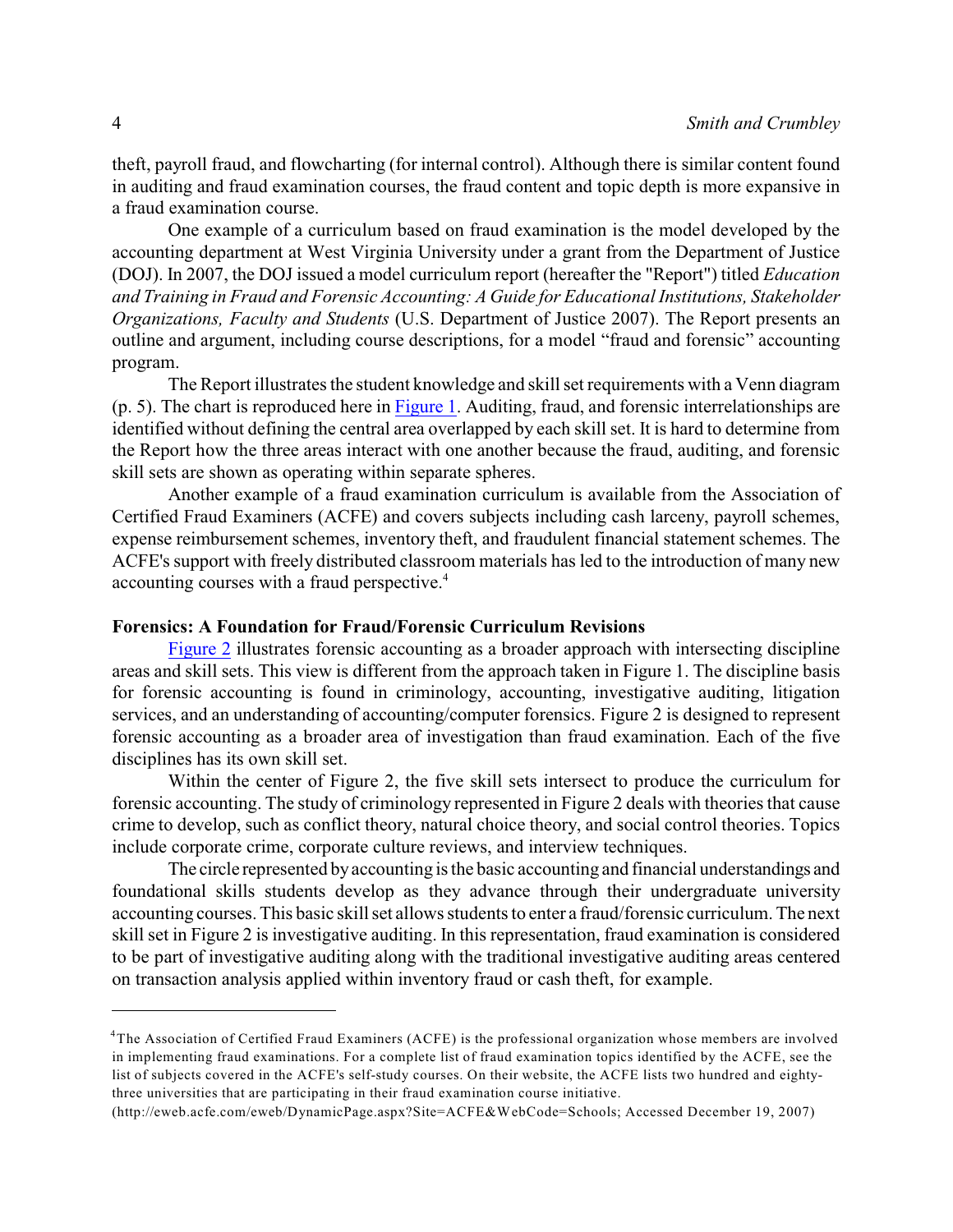#### *Divergent Pedagogical Views Toward Fraud/Forensic* 5

Also included in Figure 2 is a litigation skill set. Litigation includes the ability to understand: the discovery process; rules of evidence at the Federal and state levels; the difference between civil and criminal proceedings; differences between being an attorneyin the courtroom and an accountant acting as expert witness; valuation services; and preparing electronic data for trial. Finally, accounting/computer forensic skills surround the other skill sets. These skills include working with electronic data without compromising or destroying the data needed for an investigation. In addition, they deal with an understanding of electronic information risk and locating an electronic footprint used to create bogus electronic or paper records (Smith 2005). Today developing such a skill set is important because "92 percent of new data is created electronically and 70 percent of that data never migrates to paper" (Kahan 2006).

Several accounting programs have adopted broader-based forensic curricula revisions, but there is no professional group (such as the ACFE) or model curriculum (such as the WVU model) to provide guidance. Consequently, two accounting programs (Seneca College in Canada and the University of Wollongong) were randomly selected as illustrative examples of forensic programs.<sup>5</sup> Seneca College in Canada offers a graduate certificate program in Fraud Examination and Forensic Accounting.<sup>6</sup> The intense two semester program is made up of the twelve-course fraud/forensic sequence listed in Table 1. The program offers a range of courses including Business Valuation as well as Criminology and Ethics. Business Valuation covers the valuation of business entities as well as the valuation of financial damages incurred by these businesses. Criminology and Ethics deals with the basic theories related to criminology, crime causation, behavior patterns, morality, and codes of ethics. Courses also include Money Laundering and Asset Tracing across international borders, Computer Forensics and Data Mining, Litigation Support, and Serving as an Expert Witness.

The University of Wollongong in Australia offers a Master of Forensic Accounting.<sup>7</sup> Courses in this program are: Introductory Forensic Accounting, Forensic and Litigation Framework, Fraud and Failure, Investigative Processes, and Advanced Investigative Techniques. In addition, there are two Independent Research courses as shown in Table 1. The Forensic and Litigation Framework course analyzes business risk profiles and provides the student with an understanding of the judicial system, including knowledge of how to act as an expert witness in the courtroom. Investigative Processes outlines the steps in combining non-quantitative data with financial information to identify suspicious events. Other program topics, as shown in Table 1, include irregularity predictions, document fraud analysis, statistical modeling for risk assessment, and evaluating key organizational operating and financial indicators.

 $5$ The two programs were selected as representative examples of forensic accounting's wide-ranging approach. They were selected after completing a website review of 200 accounting courses and programs. The review was performed prior to beginning the paper to determine if there might be differences in the manner in which fraud/forensic accounting was being introduced into the accounting curriculum.

<sup>&</sup>lt;sup>6</sup>See the University's website at <http://www.senecac.on.ca/fulltime/FEA.html> . Accessed July 31, 2008.

<sup>&</sup>lt;sup>7</sup>See the University's website at [http://www.uow.edu.au/handbook/yr2005/dept\\_PgAccy.html](http://www.uow.edu.au/handbook/yr2005/dept_PgAccy.html). Accessed July 31, 2008.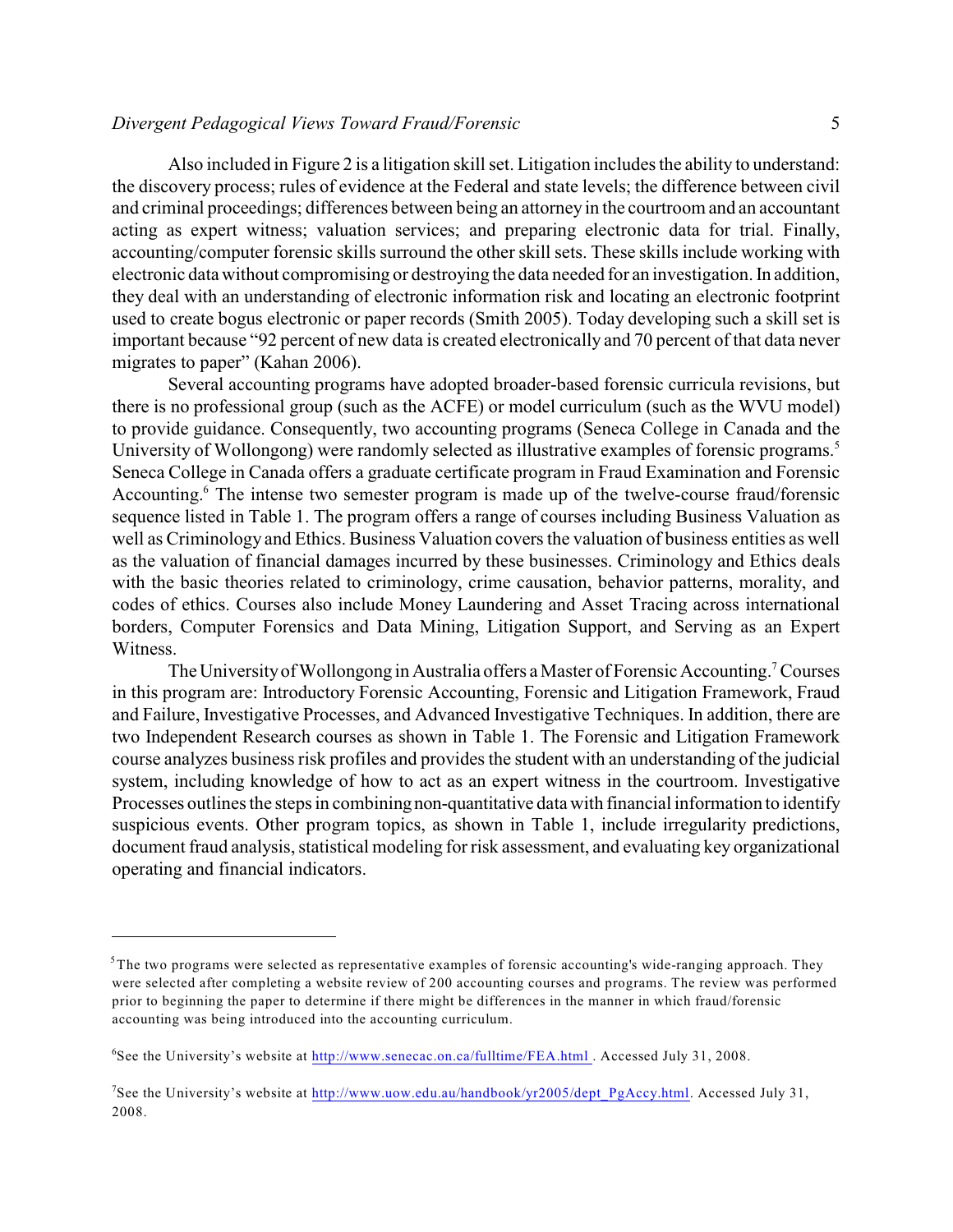One model of fraud/forensics curriculum is not being advocated over the other as funding and faculty backgrounds are different in every program. However, course developers must understand the direction in which they are leading their programs as they make their fraud/forensic choices. The next section briefly reviews research in this area. The survey responses and syllabi collected from faculty teaching fraud/forensic accounting courses are then analyzed.

# **TABLE 1 Course Sequences and Brief Course Descriptions from Two Sample "Forensic" Programs**

**Seneca College: Graduate Certificate Program in Fraud Examination and Forensic Accounting (two semester program)** 

**Fraud Investigative Basics** A study of the methods used to detect and prevent fraud.

**Fraud and the Business Environment** The course provides an understanding of the basic accounting practices and the roles of various organizational groups that work together to combat fraud in the workplace.

**Money Laundering and Asset Tracing** A study of the international controls and regulations designed to combat money laundering and examine the methods of tracing assets across international borders.

# **University of Wollongong: Master of Forensic Accounting (six course sequence)**

**Introductory Forensic Accounting** Students are introduced to forensics and its role in the regulatory framework as well as within the legal and ethical framework of corporate governance, including the roles and duties of directors, executive officers, chief financial officers, and management.

**Forensic and Litigation Framework** The course develops skills aimed at identifying and assessing an organization's risk profile and appropriate responses. Additionally, it provides for a basic understanding of the judicial system, laws of evidence, preparation of working papers, and presentation of evidence as an expert witness.

**Fraud and Failure** Students develop basic skills for identifying suspicious or irregular activities and investigating. The subject matter includes the analysis of transactions in asset fraud and mismanagement, banking, and market manipulation, and document fraud.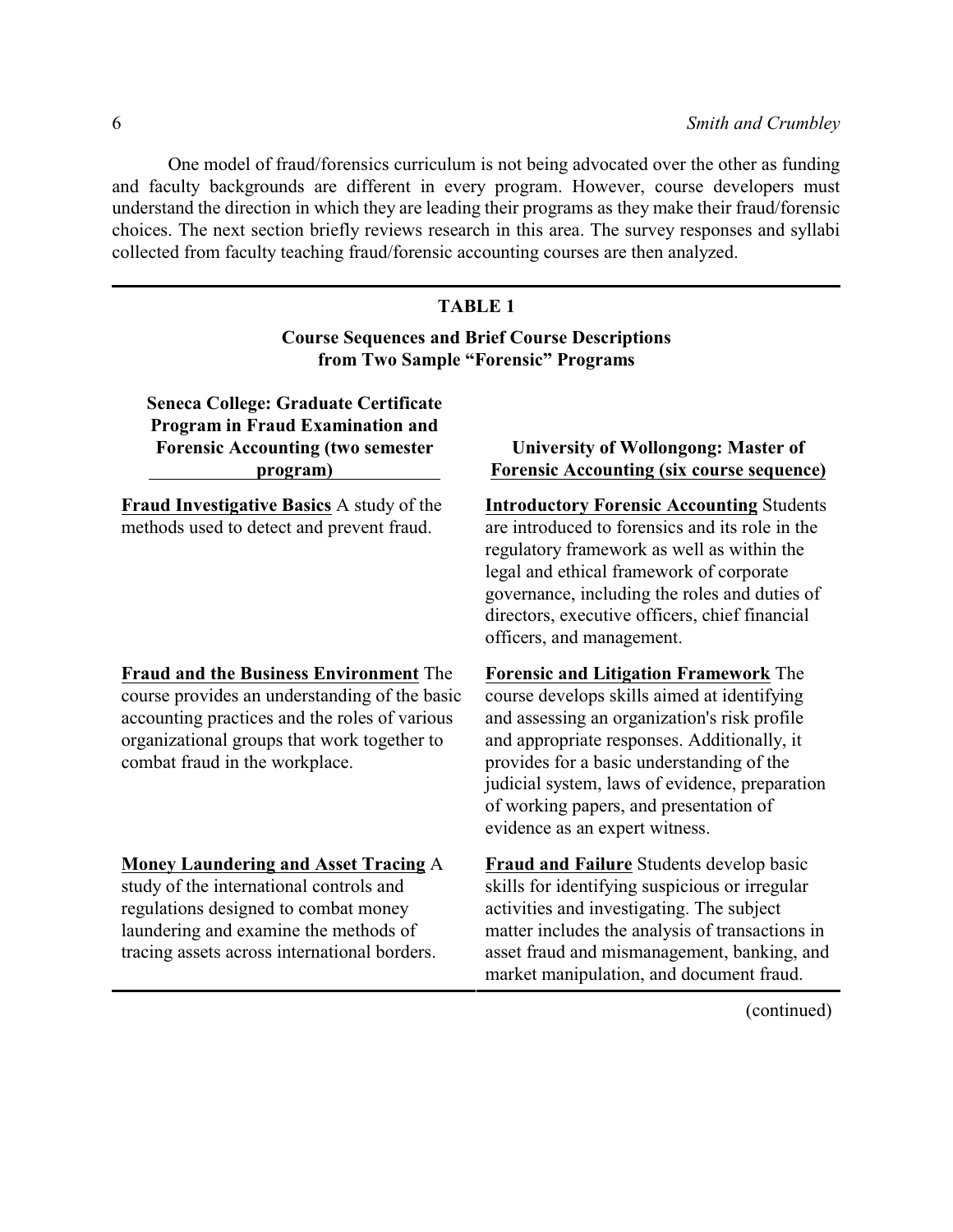# TABLE 1 (continued)

**Seneca College: Graduate Certificate Program in Fraud Examination and Forensic Accounting (two semester program)** 

**Legal Aspects of Fraud** The course provides an introduction to the Canadian legal system and an examination of agreements that facilitate international cooperation in fighting fraud.

#### **Criminology and Ethics** Theories of

criminal causation and ethical dilemmas are considered using case studies.

#### **Business Valuation and Quantification of**

**Damages** The course presents the study and application of concepts related to business valuation and quantification of financial damages.

# **University of Wollongong: Master of Forensic Accounting (six course sequence)**

**Investigative Processes** Students acquire knowledge and skills in non-quantitative and quantitative analytical review procedures to evaluate financial information and identify the relationships between financial and nonfinancial data. Strategic analysis including statistical analysis and modeling is used to study risk assessment including credit risk, fraud detection, and market interactions.

**Advanced Investigative Techniques** The course's focus is on the quantitative analysis of key operating and financial aspects of organizations including forecasting, marketing, strategic partnerships, and computer systems. An assessment of fraud risk, mismanagement and corporate governance, and performance through understanding an entity's components, structure, and environment is emphasized.

**Research Project A** The course allows students to undertake an independent fraud research project focused on the global economic environment. Areas of investigation may include: international regulatory frameworks; identifying trans-national corporate fraud; and forensic analysis of trans-national corporations.

(continued)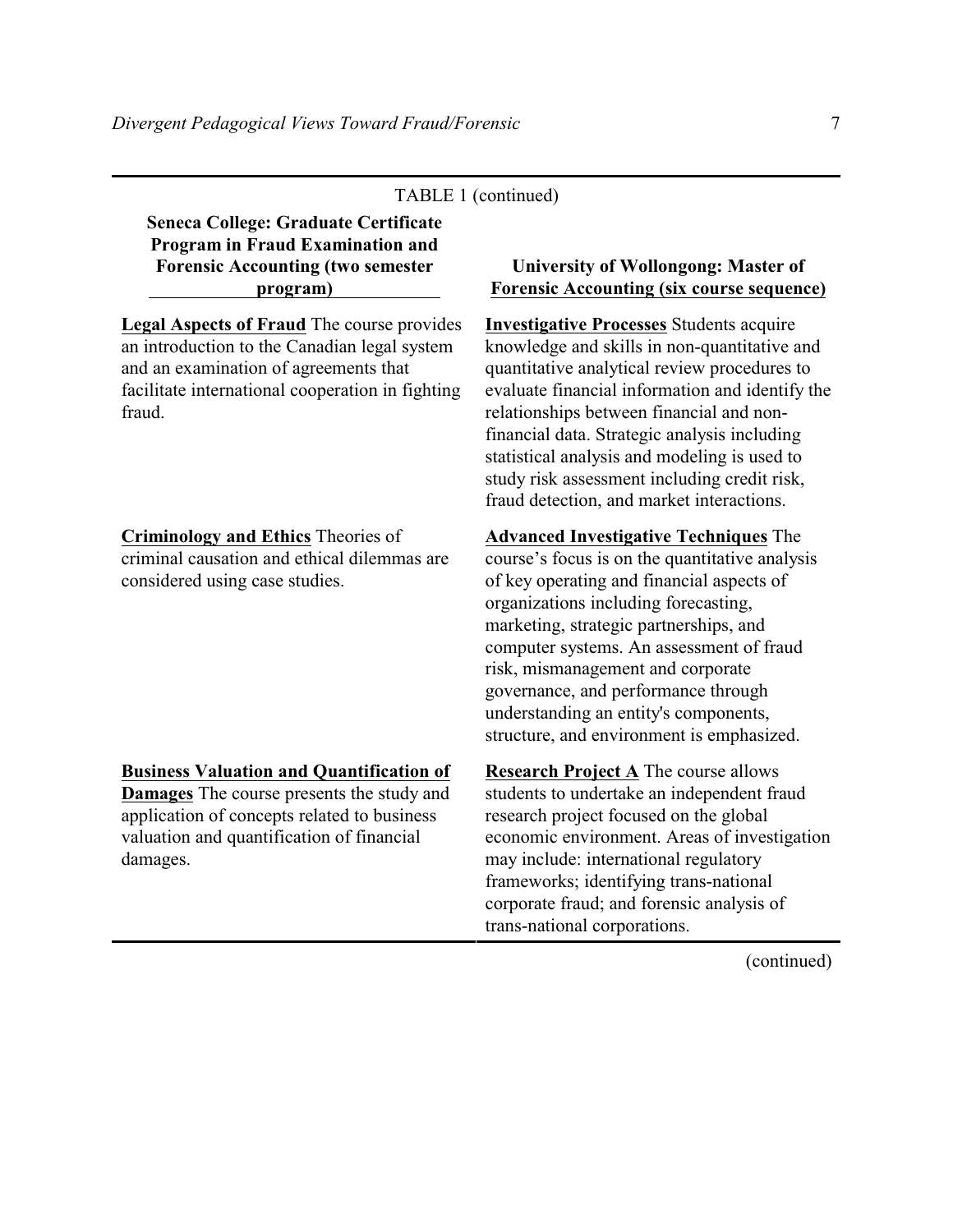# **TABLE 1 (continued)**

**Seneca College: Graduate Certificate Program in Fraud Examination and Forensic Accounting (two semester program)** 

**Fraud Investigation - Advanced** Using case studies, students are required to document, control and manage evidence. Students learn how to reconstruct income; examine procurement and bankruptcy fraud; study financial institution fraud schemes and identity theft; and study Internet and other "cybercrimes."

#### **Fraud Prevention and Detection:**

**Internal Auditing** An examination of the roles and responsibilities of corporate boards of directors and management in directing effective anti-fraud programs including changes created by the Sarbanes-Oxley Act.

#### **Computer Forensics and Data Mining** A

basic understanding of computer applications is presented to enhance the students' ability to use computers to identify unusual transactions and other irregularities.

**Litigation Support** An examination of all aspects of litigation support, including research techniques, financial modeling, taxation issues, and loss quantification. In addition, the students study arbitration and mediation methods.

#### **University of Wollongong: Master of Forensic Accounting (six course sequence)**

**Research Project B** The course allows students to undertake an independent project within the area of globalization and financial fraud. Topics may include: transaction and banking fraud; currency issues (including forgery); financial fraud using the Internet; off-shore banking and illegal money transfers; underground banking; money laundering; tax havens; and financial terrorists.

(continued)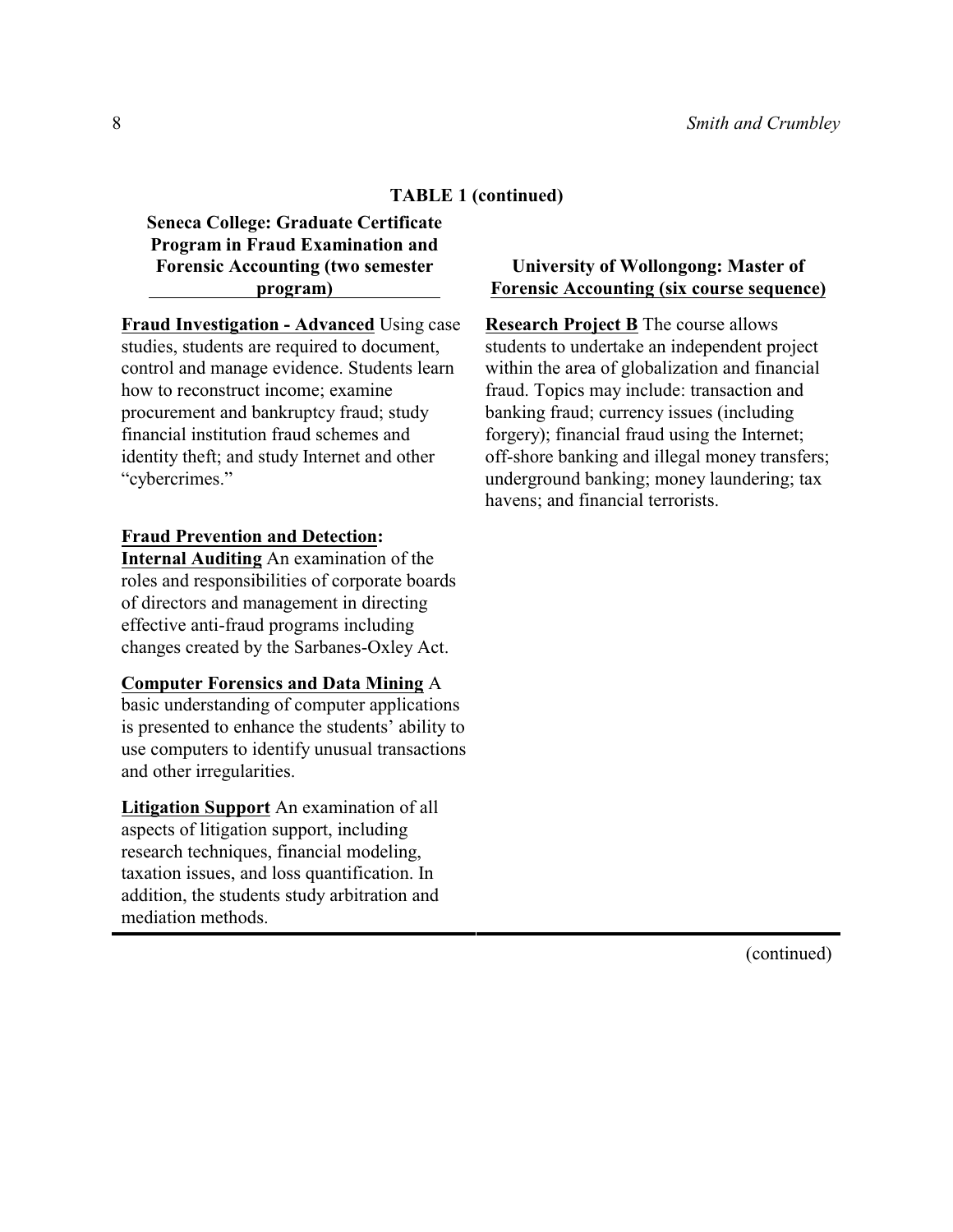## TABLE 1 (continued)

# **Seneca College: Graduate Certificate Program in Fraud Examination and Forensic Accounting (two semester program)**

**Financial Statement Fraud** The course provides an examination of financial statement fraud including the identification of misstatements in revenue, concealed liabilities and expenses, and improper disclosures. In addition, students will be exposed to asset valuation and inventory losses.

#### **Serving as an Expert Witness /**

**Communication** Students study the role of the expert witness and the common pitfalls of testifying.

## **PREVIOUS STUDIES OF FRAUD/FORENSIC CURRICULA**

In previous studies, the demand for forensics courses, course content, and opinions about course content have been evaluated. The Rezaee et al. (2004) and Rezaee and Burton (1997) studies compared responses between samples of practitioners and academics about their views on demand for forensics courses, obstacles to implementation, and topic coverage.<sup>8</sup> Peterson and Reider (1999; 2001) surveyed U.S. university accounting programs to determine their fraud course offerings and evaluated fraud/forensic accounting course syllabi to identify course objectives, and course topics as well as use of textbooks, term projects, and videos.<sup>9</sup> The accounting faculty members surveyed in these previous studies were faculty from all areas of accounting specializations. Unlike these previous studies, the current study only includes accounting academics identified as teaching in the fraud/forensic area. Additionally, the present study is directed at identifying the content differences, if any, between fraud examination and forensic accounting courses as viewed by the sample group.

 $8$ The Rezaee and Burton (1997) study analyzed the responses from 196 U.S. academics from all teaching areas and 213 Certified Fraud Examiners. Rezaee et al. (2004) used responses from 153 U.S. academics primarily teaching auditing and financial accounting and 105 CPA practitioners collected with two separate survey instruments. In addition, twenty-one syllabi were collected for content analysis. A mailed, rather than electronic, survey was used in both studies.

 $9$ The Peterson and Reider (1999) study on fraud education was based on 215 U.S. faculty respondents (13 taught in the fraud/forensic area). The Peterson and Reider (2001) study was based on the collected course syllabi from a total sample of 16 U.S. faculty respondents. In the latter survey, respondents were partially selected from the university programs receiving support from the Association of Certified Fraud Examiners.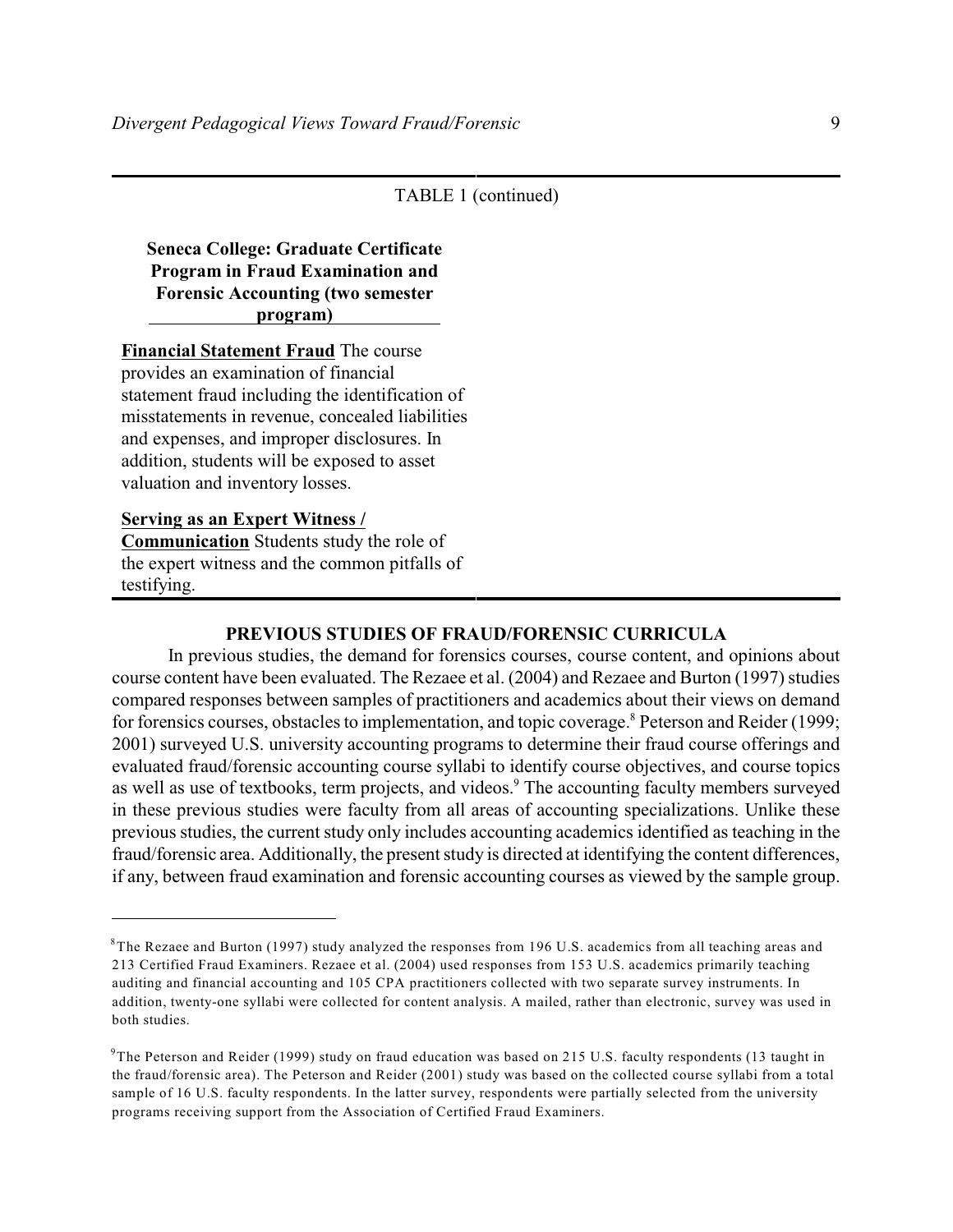#### **SAMPLE**

To evaluate the content covered in fraud/forensic accounting courses, a sample of 111 faculty members who were identified as teaching fraud/forensic accounting courses at four-year universities was selected. Google searches were used to identify the sample because accounting programs listed in the A*ccounting Faculty Directory* (Hasselback 2006) do not identify faculty members whose teaching area is in the fraud/forensic area.<sup>10</sup> The sample included accounting programs in the United States, United Kingdom, Australia, Hong Kong, and Lebanon. Each identified facultymember, who had responsibility for teaching a fraud/forensic course, was sent an e-mail asking him/her to return a fraud/forensic accounting course syllabus in a subsequent e-mail response, and to click on a hyperlink within the e-mail which would take them to the online questionnaire. To increase the response rate, nonrespondents to the first e-mail were sent a second e-mail two weeks after the first mailing. Seven of the e-mails were returned as out-of office replies or incorrect e-mail addresses. Forty respondents completed the questionnaire, resulting in a response rate of 38%. Appendix A contains a copy of the questionnaire.

The e-mail survey consisted of 31, pretested questions used to collect demographic information about the universityaccounting programs and facultyopinions regarding selected course content choices. The fraud/forensic content selected for evaluation in the survey was chosen from the indexes of eleven books dealing with auditing, fraud, or forensic topics. $<sup>11</sup>$ </sup>

As can be seen in Table 2, approximately 74% of the respondents had Ph.D.s or DBAs, slightlymore than 15% had masters' degrees, and the remainder were Doctors of Jurisprudence (JDs) or Ed.D.s. Males comprised approximately77%ofrespondents. Slightlyover 51% had been teaching more than twenty years, and less than 8% had been teaching for five years or less. Close to 13% taught in programs outside the United States and slightlymore than 74% were either full or associate professors with the remainder being assistant professors (7.7%), senior lecturers (7.7%), lecturers (7.7%), or adjuncts (2.6%). The areas of accounting teaching expertise, as identified by the respondents with accounting backgrounds, included fraud/forensics (29.2%) followed by auditing

<sup>&</sup>lt;sup>10</sup> Google searches were used to identify .edu websites for fraud or forensic accounting courses, i.e., site:edu "fraud examination" or site:edu "forensic accounting" (see Long 2005). To be included in the sample, the search results had to identify a specific faculty member who had responsibility for teaching a fraud or forensic accounting course as disclosed within the accounting department's website. Four hundred fifty websites were searched in this manner to develop the sample. In addition, the previously reviewed 200 university programs (see Footnote 5) that met the selection criteria were included in the survey group. It is believed that 111is a representative sample of the number of accounting faculty currently teaching fraud/forensic accounting courses. The list of university programs connected with the course development initiative at the Association of Certified Fraud Examiners (ACFE) was not used to identify respondents in the current sample as the ACFE's program is solely oriented toward developing fraud examination courses.

<sup>&</sup>lt;sup>11</sup>The reference sources for topic selection on the survey were: 1) Albrecht et al., *Fraud Examination* (2006); 2) Anastasi, *The New Forensic: Investigating Corporate Fraud and the Theft of Intellectual Property* (2003); 3) Cendrowski et al., *Handbook of Fraud Deterrence* (2007); 4) Crumbley et al., *Forensic and Investigative Accounting* (2007); 5) Davia, *Fraud 101 Techniques and Strategies for Detection* (2000); 6) Hopwood et al., *Forensic Accounting*, (2008); 7) Hunton et al., *Core Concepts of Information Technology Auditing* (2004); 8) Montgomery, *Auditing Theory and Practice* (1940); 9) Pickett, *The Essential Handbook of Internal Auditing* (2005); 10) Wells, *Occupational Fraud and Abuse* (1997); 11) Whittington and Pany, *Principles of Auditing and Other Assurance Services* (2005).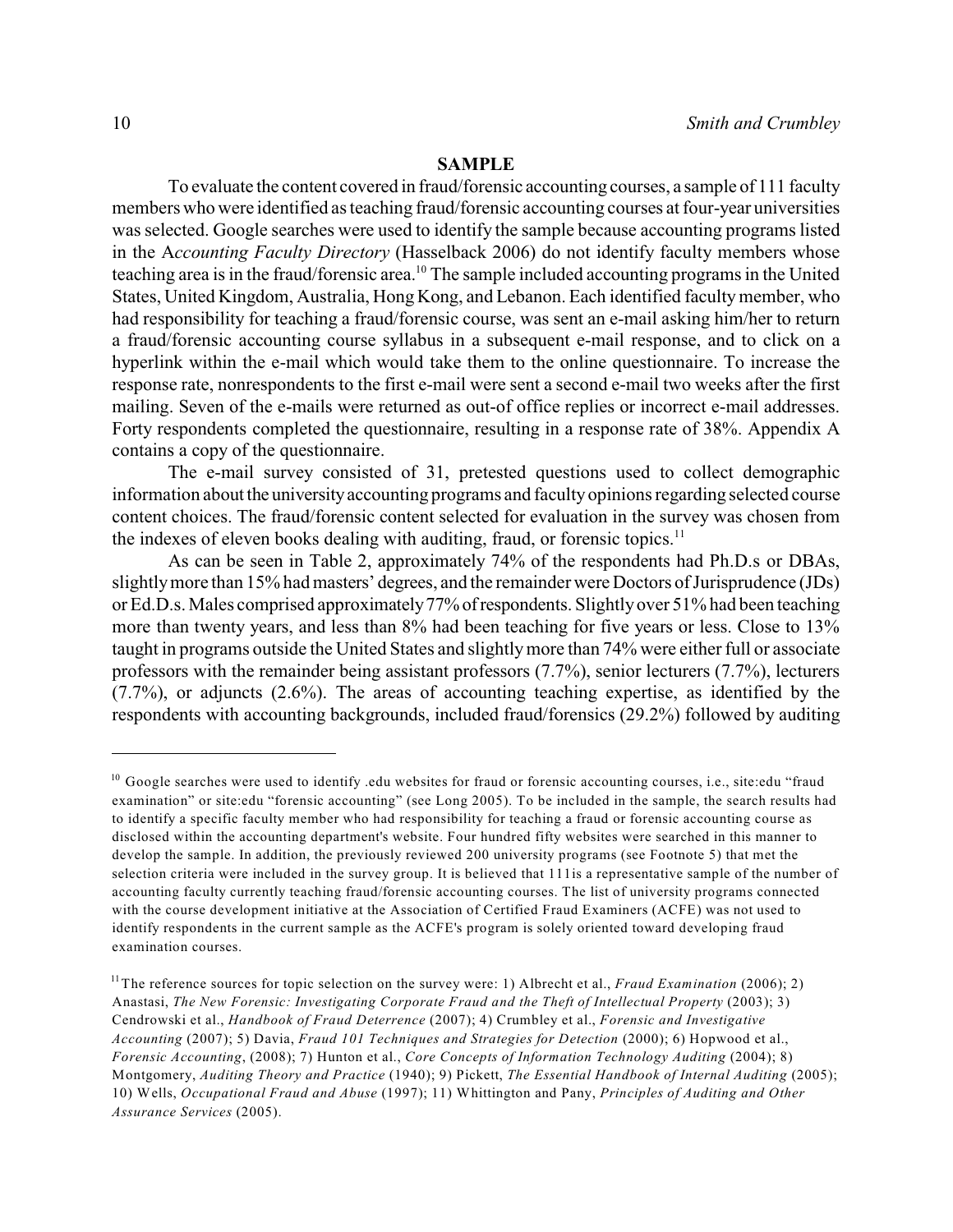$(24.5\%)$  and financial accounting  $(20.8\%)$ .<sup>12</sup> Additional respondent data collected but not shown in Table 2 showed: 1) the majority (68.4%) had taught an auditing course; 2) Eight-two percent had a Ph.D. with accounting concentrations while the others had a discipline concentration in law, tax law, education, management information systems, or management; and 3) the most recent degree was earned between 1970 and 2004 (median 1992).

**TABLE 2**

| <b>Summary Demographic Data for the Sample Group</b><br>(number of useable responses shown in parentheses) |         |
|------------------------------------------------------------------------------------------------------------|---------|
| Education (39 responses)                                                                                   | Percent |
| Ph.D/DBA                                                                                                   | 74.3%   |
| <b>Masters</b>                                                                                             | 15.4%   |
| Other                                                                                                      | 10.3%   |
| Gender (39 responses)                                                                                      |         |
| Male                                                                                                       | 76.9%   |
| Female                                                                                                     | 23.1%   |
| Number of Teaching Years (39 responses)                                                                    |         |
| Five or less                                                                                               | 7.7%    |
| $6 - 10$                                                                                                   | $0.0\%$ |
| $11 - 15$                                                                                                  | 25.6%   |
| $16 - 20$                                                                                                  | 15.4%   |
| More than 20 years                                                                                         | 51.3%   |
| Teaching in U.S. (39 responses)                                                                            |         |
| U.S.                                                                                                       | 87.2%   |
| Outside U.S.                                                                                               | 12.8%   |
| University Rank (39 responses)                                                                             |         |
| <b>Full Professor</b>                                                                                      | 48.7%   |
| <b>Associate Professor</b>                                                                                 | 25.6%   |
| <b>Assistant Professor</b>                                                                                 | $7.7\%$ |
| Senior Lecturer                                                                                            | $7.7\%$ |
| Lecturer                                                                                                   | $7.7\%$ |
| Tutor/Assistant Lecturer                                                                                   | $0.0\%$ |
| Part-time Adjunct                                                                                          | 2.6%    |
| Other                                                                                                      | $0.0\%$ |

(continued)

 $12$  Even though 70.8% of the respondents did not identify their area of specialization as fraud/forensics, it does not mean they did not teach in the fraud/forensic area as all the respondents in the sample were initially selected because of their association with a fraud examination or forensic accounting course at their university.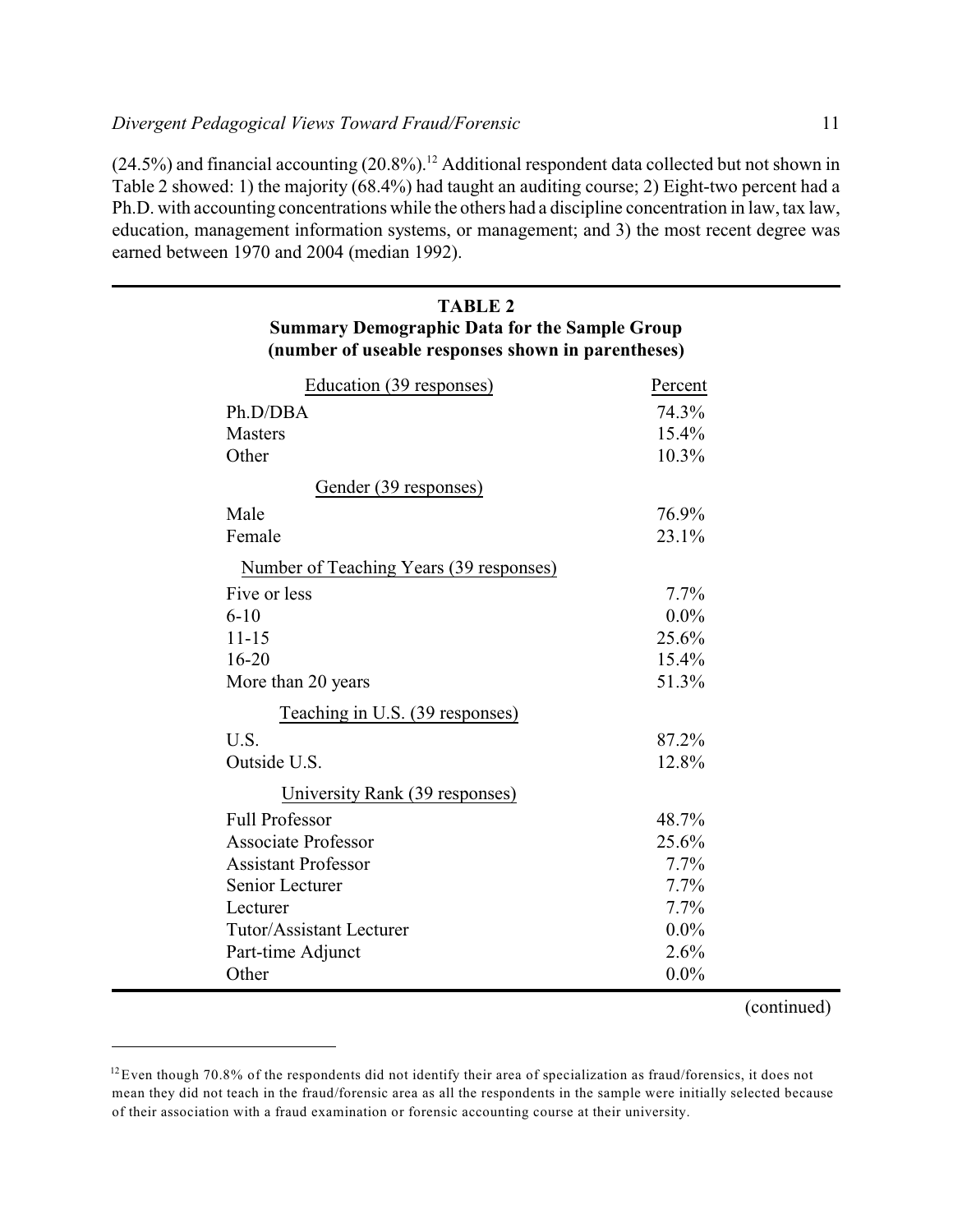| TABLE 2 (continued)                                                                   |         |
|---------------------------------------------------------------------------------------|---------|
| Area of Accounting Teaching Expertise<br>(select all areas that apply, 106 responses) |         |
| Auditing                                                                              | 24.5%   |
| Financial                                                                             | 20.8%   |
| Fraud/Forensics                                                                       | 29.2%   |
| International                                                                         | 1.9%    |
| Cost/Management                                                                       | $9.4\%$ |
| <b>Systems</b>                                                                        | 6.6%    |
| Tax                                                                                   | 4.7%    |
| Other                                                                                 | 2.8%    |
| Number of Fraud/Forensic Courses                                                      |         |
| in Program (40 responses)                                                             |         |
| Zero                                                                                  | $0.0\%$ |
| One                                                                                   | 65.0%   |
| Two                                                                                   | 22.5%   |
| Three                                                                                 | $5.0\%$ |
| Four                                                                                  | 2.5%    |
| Five                                                                                  | 2.5%    |
| <b>Six</b>                                                                            | 2.5%    |

Survey data was also collected about the accounting programs represented in the sample group. Sixty-five percent of the respondents only had one fraud/forensic course in their program. Slightly more than 22% had two courses, and the rest had anywhere from three to six courses. Fiftyseven and a half percent of these were graduate courses and the rest were undergraduate courses. The majorityof the business programs(62.5%) were accredited bythe Association to Advance Collegiate Schools of Business (AACSB) and 37.5% of the accounting programs were also accredited by the AACSB. Other business programs (17.5%) were accredited by associations such as the International Assembly for Collegiate Business Education and the Association of Collegiate Business Schools and Programs. The remaining programs (20%) were not accredited.

### **RESULTS**

#### **Survey of Educators**

The respondents were asked to evaluate the following two statements and pick the one they thought was most acceptable as a "thumbnail" definition of fraud/forensics accounting:

**One**: Fraud/forensic accounting is the practice of rigorous data collection and analysis through financial examinations, interviewing techniques, and litigation support consulting.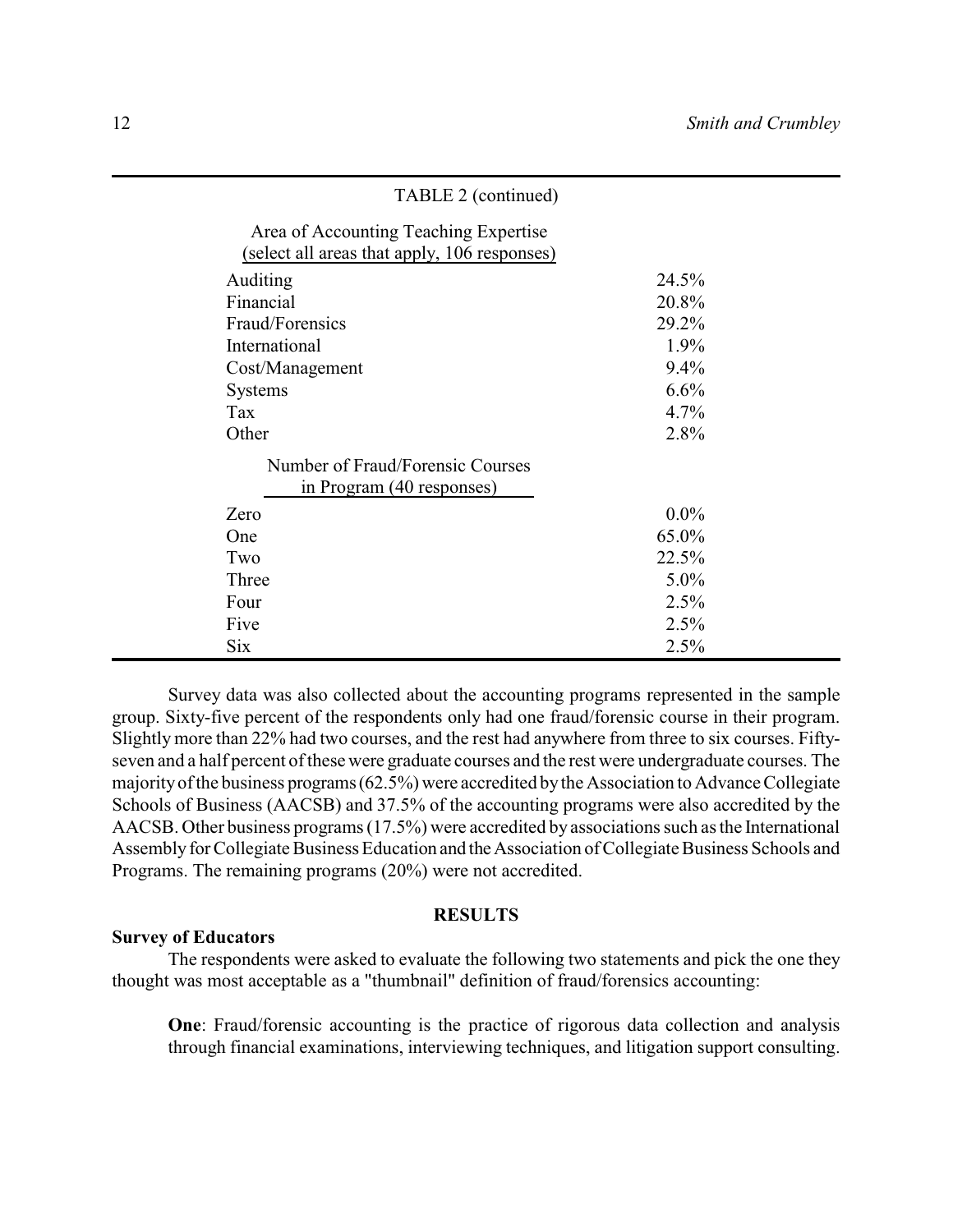**Two**: Fraud/forensic accounting is the practice of rigorous evidence collection and analysis of theft and the misuse or misapplication of the organization's financial resources and/or assets.

Statement One was written to include a more expansive definition of fraud/forensic accounting by including the terms "interviewing techniques" and "litigation support consulting" which are more likely found in a broader view of fraud/forensic accounting courses. Statement Two was a less expansive definition with more focused attention on financial reporting. Slightly more of the respondents (52.5%) agreed with Statement Two, indicating that fraud/forensics is slightlymore closely related to misapplication of an organization's financial resources as opposed to the consultative roles in Statement One which go beyond the respondents' view of fraud/forensic evidence investigations.

The remaining questions in the survey asked the respondents to make choices about the fraud/forensic content they considered to be more important for coverage.<sup>13</sup> The respondents' choices were used to identify differences in content coverage between fraud examination compared with forensics. In the first of this series of subject-choice questions, the respondents ranked a series of fraud and forensics course topics in order of their importance with "1" being the most important and " $10$ " being the least important.<sup>14</sup>

In the first question, the topics representing the wide-ranging forensics perspective were: (1) the psychology of criminology; (2) corporate culture reviews; (3) investigating electronic evidence; (4) damage/loss valuation analysis; and (5) litigation consulting. In contrast, traditional auditing or fraud examination topics were considered to be: (1) fraudulent financial reporting; (2) examination of changes in records; (3) net worth analysis; (4) flowcharting internal controls; and (5) applying Benford's Law.

The respondents' most often selected and least often selected choices were tallied and averaged. The following results, as ranked by the respondents, are listed from most important to least important along with the average score and standard deviation for each topic choice, respectively. 15

 $13$ These topics were selected from the indexes in the books listed in Footnote 11. The books represent the content in auditing, fraud examination, and forensics written by academics and practitioners from 1940 to 2008. The process of selecting topics for inclusion in the questionnaire began by listing all auditing/fraud/forensic topics in each book's index. All duplicate topics in the initial list were eliminated. At this point, the new list was reviewed and topics considered less typical of a broad or narrow approach (i.e., forensic or fraud, respectively) were dropped from the list. The remaining topics were classified as narrow or broad by two subject experts, reviewed, and matched for inclusion in the questionnaire. The topics in the online questionnaire were then pre-tested by other accounting instructors to determine final topic matches.

 $14$ These subject-choice questions are representative of surveys, such as Likert surveys, which ask respondents to make an opinion selection within a single question. Ordinal questions of this nature do not explain the true mathematical importance of one item over the other, and they do not identify the importance of each subject choice in relationship to all of the other items listed in the questionnaire.

<sup>&</sup>lt;sup>15</sup>The average score is the weighted average question score (response times number responding) divided by the total number of responses. Tests of significance (Mann-Whitney) indicate there were no significant differences at the .05 level of significance between those respondents who chose Statement 1 and Statement 2 definitions of fraud/forensics and the weighted rankings that they placed on the subjects. Other tests of significance based on the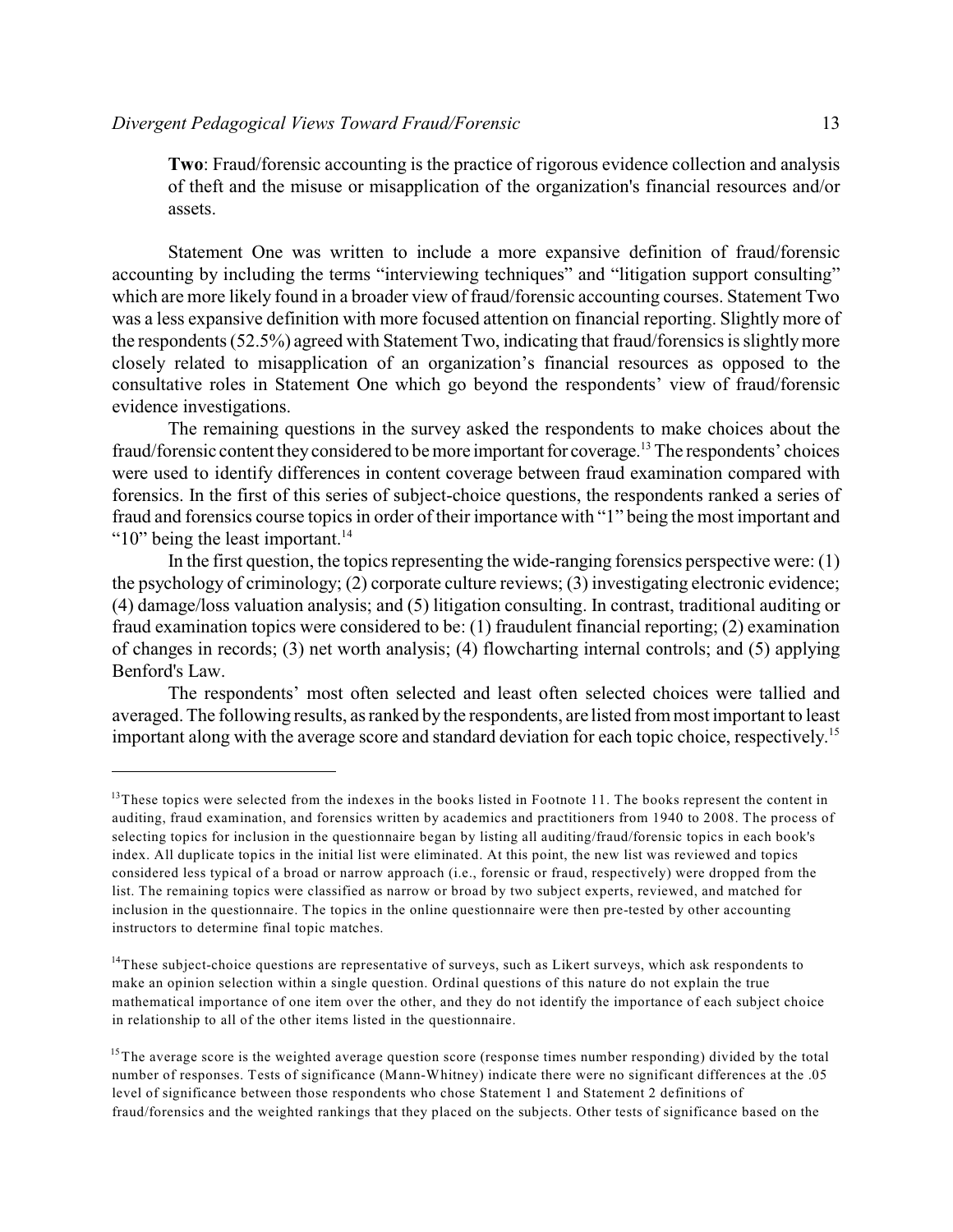- Fraudulent financial reporting analysis (3.00; 3.38)
- The psychology of criminology  $(4.23; 2.07)$
- Examination of changes in records (4.38; 2.32)
- Corporate culture reviews  $(5.03; 3.11)$
- Investigating electronic evidence (5.28; 2.27)
- Net worth analysis  $(5.67; 2.83)$
- Damage/loss valuation analysis (5.95; 2.57)
- Litigation consulting  $(6.33; 2.55)$
- Flowcharting internal controls (7.21; 2.05)
- Applying Benford's Law (7.70; 2.27)

As expected, the average scores indicate the most important topic in the accounting fraud/forensic area is fraudulent financial reporting analysis. Although another narrow topic (i.e., examination of changes in records) was selected third, it is interesting to note that the top five topics included three more expansive subjects: psychology of criminology, corporate culture reviews, and investigating electronic evidence.<sup>16</sup> Net worth analysis and damage/loss valuation were selected sixth and seventh in importance, and the three least important topics were identified as applying Benford's Law, flowcharting internal controls, and litigation consulting.

A higher standard deviation provides an indication of more disagreement among the respondents to the ranking of a topic. The standard deviation for fraudulent financial reporting and corporate culture reviews exhibited the first and second highest standard deviation response patterns, respectively. The respondents held a wider range of opinion on the importance of these two topics in the fraud/forensic curriculum than any of the others listed in the question. Fraudulent financial reporting is a fairly traditional topic so it was surprising to find a wider range of opinions regarding its importance. Corporate culture reviews is a subject that is less likely to be found in a traditional fraud/forensic curriculum. The purpose of a cultural review is to identify corporate behaviors that contribute to increasing fraud risks. The higher standard deviation again suggests a wide range of opinions among the respondents as to its importance in the fraud/forensic accounting curriculum. Smaller standard deviations were found for the remaining subject-item choices.

The remaining fifteen questions in the survey requested respondents to select from two fraud/forensic accounting topic choices, the one they considered to be the more important subject in a two-course fraud/forensic accounting course sequence.<sup>17</sup> Figure 3 shows the percentage responses for each question. In Figure 3, the Series One (dotted line) represents topics more related

Statement 1 and Statement 2 respondents' selections and fraud/forensic topic choices in the study were not significant. It is difficult to determine the reasons for this result. It may be due to respondent's general opinion that there is little distinction between fraud and forensics, or it may be that Statement 1 and 2 do not adequately separately define "fraud" from "forensics" as viewed by the respondents.

<sup>&</sup>lt;sup>16</sup>The topic choice "examination of change in records" was selected from Montgomery's (1940) *Auditing Theory and Practice* which reflects on the resilience of the topics in that textbook.

 $17$ The respondents were asked to consider the topics in two courses so that the respondents would not feel restricted by course time limitations.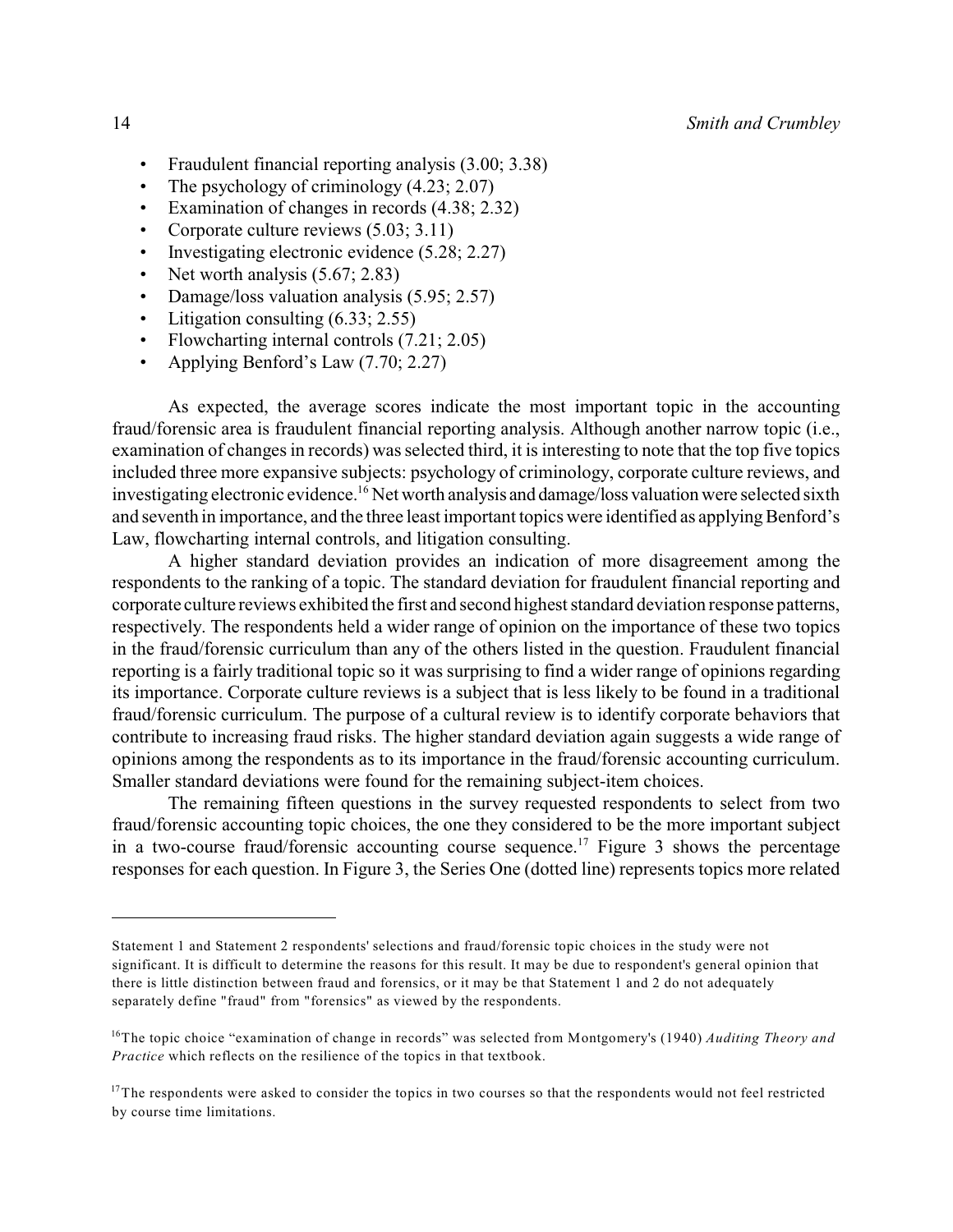

# **TABLE 3 Fraud/Forensic Topic Alternatives**

| Question       | Auditing/Fraud Examination Focused      | Wider-Ranging Forensic Topics (Series 2)       |
|----------------|-----------------------------------------|------------------------------------------------|
| Number         | Topics (Series 1)                       |                                                |
| 1              | Forged Check Analysis                   | Chain of Custody Reporting                     |
| $\overline{2}$ | Understanding the Separation of         | Understanding the Use of Encryption            |
|                | <b>Accounting Duties</b>                | Applications                                   |
| 3              | Learning about Compliance<br>Accounting | Learning about Interviewing Techniques         |
| $\overline{4}$ | <b>Studying Occupational Fraud</b>      | <b>Studying Identity Theft Fraud</b>           |
| 5              | <b>Studying Kiting</b>                  | Studying E-mail Spoofing (fake e-mail)         |
| 6              | Writing an Internal Control             | Performing a Preliminary Hard Drive            |
|                | Questionnaire                           | Forensic Inspection                            |
| 7              | <b>Auditing Internal Controls</b>       | Identifying Accounting Areas Where             |
|                |                                         | Judgmental Control is Exercised                |
| 8              | <b>Studying False Billing Fraud</b>     | <b>Studying Threats of Unauthorized Access</b> |
| 9              | Payroll Fraud Analysis                  | Lost Revenue Analysis                          |
| 10             | Preparing Common-size Financial         | Preparing Valuation Projections                |
|                | <b>Statements</b>                       |                                                |
| 11             | <b>Studying Methods of Financial</b>    | <b>Studying Cyber Fraud</b>                    |
|                | <b>Statement Fraud</b>                  |                                                |
| 12             | <b>Studying Cash Larceny</b>            | <b>Studying Password Fraud</b>                 |
| 13             | <b>Studying Inventory Fraud</b>         | <b>Studying Wireless Risk Assessment</b>       |
| 14             | Understanding the Techniques of         | Understanding the Techniques of                |
|                | Data Mining                             | Recovering Electronic Evidence                 |
| 15             | <b>Studying Inventory Statistical</b>   | <b>Studying Accounting Anomaly Statistical</b> |
|                | Sampling                                | Analysis                                       |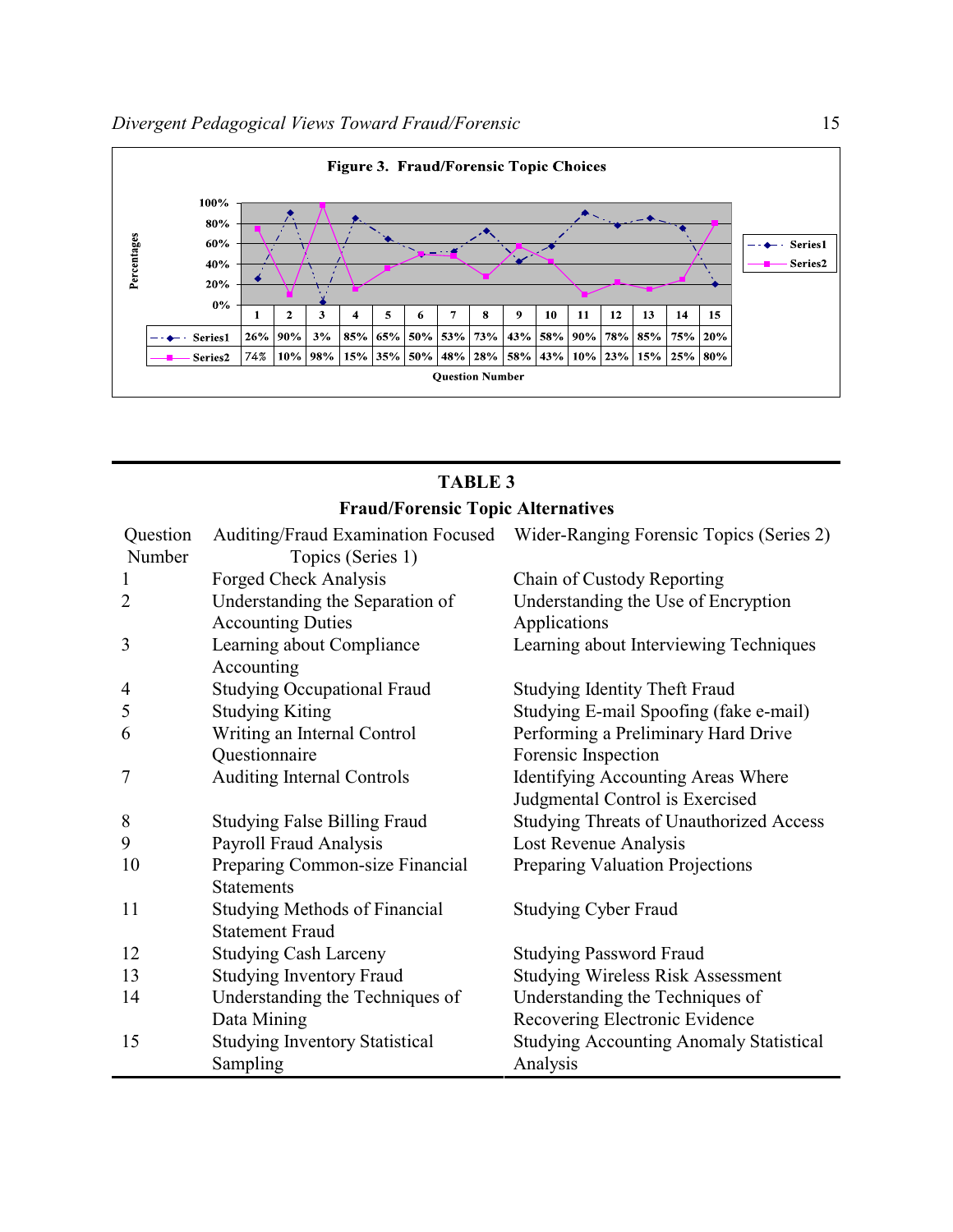to auditing/fraud course approaches. The Series Two (solid line) represents topics more likely found when a broader forensic perspective is adopted.

The topic choices, presented in a random order on the questionnaire, are classified into Series 1 (auditing/fraud) and Series 2 (forensics) in Table  $3.^{18}$  Although not all readers will agree that the topics fit neatly into the Series 1 and 2 divisions, it is notable that the Series 2 topics are selected less often as being important (see Figure 3).<sup>19</sup> Thus, the respondents' choices tend to support a pedagogical approach based on an auditing/fraud perspective.

It is worth noting that in eight of the questions (Question 2, 4, 5, 6, 11, 12, 13, and 14), the respondents were presented a choice between a traditional study area and one dealing with digital data analysis.<sup>20</sup> In this sequence of questions, the respondents' selections supported content based on a traditional audit/fraud examination curriculum. In six of these questions (Question 2, 4, 11, 12, 13, and 14), the respondents overwhelmingly selected (fifty basis points or more) a traditional audit/fraud alternative over a topic dealing with digital forensics. Only in Question 6 did the respondents believe an electronic investigation technique, hard drive forensic inspections, and amore traditional topic, writing an internal control questionnaire, to be of equal importance. Today, as most financial frauds involve electronic evidence, it is noteworthy that topics specifically dealing with electronic data analysis, such as cyber fraud and recovering electronic evidence, did not exhibit a stronger respondent choice pattern with less variance. $2<sup>1</sup>$ 

In three other questions with wider percentage variations in the respondents' selections (Questions 1, 3, and 15), the respondents chose content more representative of a forensic perspective (e.g., chain of custody reporting, interviewing techniques, and anomaly statistical analysis). In general, the respondents support an audit/fraud examination perspective.

 $18$ Tests of significance were conducted to determine if significant differences existed (.05 level of significance) between those respondents who had taught auditing or had not taught auditing and their topic choices in these fifteen questions. A significant difference was found between respondents grouped as having taught auditing and not having taught auditing and the auditing/fraud examination topics in column one in Table 1. A significant difference was also found for those who had taught or not taught auditing and wide-ranging topic choices in Table 1. These results tend to indicate that those faculty members who have taught an auditing course may have a different view on the topics that should be included in a fraud/forensic course from those faculty members who have not taught an auditing course. This result should be considered as an area for further study.

 $19$ Table 1 topics were selected and matched based on a three-stage reiteration and elimination selection process based on the fraud/forensics subjects identified in the indexes of the books listed in Footnote 11. See Footnote 13 for additional explanation.

 $^{20}$ Question 4 uses "identity theft fraud" as a choice for the respondents. Although identity theft may still be based on thieves jumping into dumpsters to collect confidential information, identity theft as it relates to accounting practitioners is concerned with such things as being alert to the most recent Internet "phishing" scams used to defraud their clients.

 $21$ In Question 14, it can be argued that data mining is a form of electronic evidence recovery, but data mining is not performed for the purpose of recovering electronic courtroom evidence. Data mining is performed to query databases and analyze trends or anomalies from expected trends. Data mining can destroy electronic courtroom evidence by changing time stamps in the data needed in the courtroom.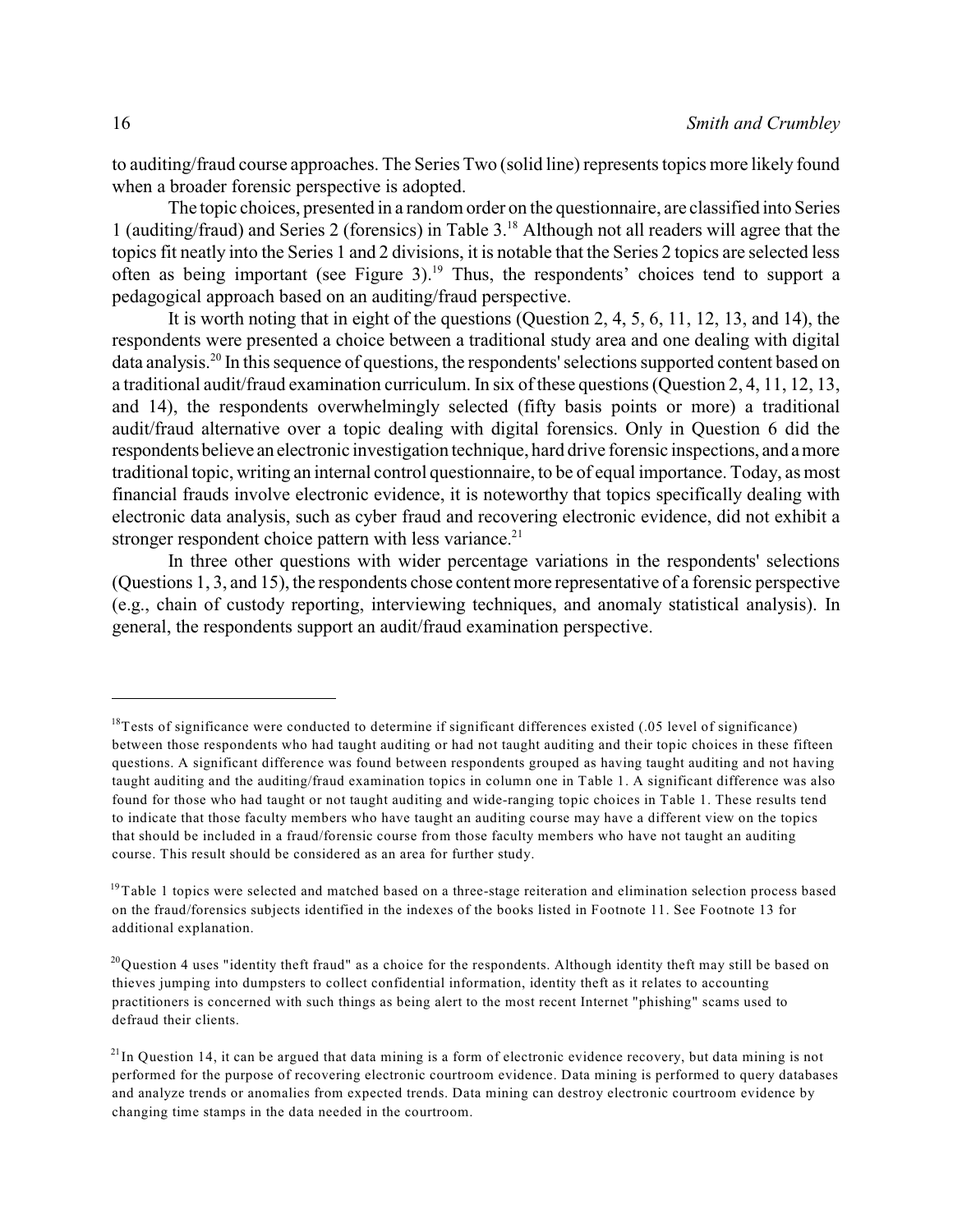To further analyze the content decisions in fraud/forensic courses, the syllabi and course descriptions from twenty-nine courses were reviewed. $22$  The results of the analysis are presented in the next section of the paper.

#### **Content Analysis of Syllabi**

NVivo software was used to preliminarily analyze the collected syllabi for differences between the content in courses described as "fraud" or "forensic." NVivo software is designed for the qualitative analysis of unstructured data using indexing, searching, and grounded theory development. It quickly analyzes data patterns from large unstructured databases.<sup>23</sup> Here, the analysis began with sorting and coding the topics found in the collected syllabi.<sup>24</sup> Seventeen of the courses were titled "fraud examination" and the remaining twelve were labeled "forensic accounting" courses. Each syllabus provided different levels of detail about the topics listed. Some syllabi simply listed the topics and others provided extensive content discussion.

The content analysis began with the exploration of course study topics in the collected syllabi.<sup>25</sup> The initial examination was directed at determining how far course topics ranged beyond the more traditional fraud examination topic, such as occupational fraud, tax fraud, or discussions of the fraud triangle. Examining the syllabi began with searching, sorting, and indexing the terms and surrounding phrases shown in Table 2 under the heading "Course Study Topics." Nodes were created for each of the terms and phrases in Table 2. Unlike the search features found in word processing programs, NVivo nodes identify the characters surrounding the terms and separately excerpt the selection into a new node.<sup>26</sup> Once the nodes are identified, it is possible to study additional relationships between the various groupings. By reading the excerpts in the node, it is possible to determine if, for example, "computer" is selected because it was a topic related to the study of *computer forensics* or whether a fraud was committed in a *computer* company. In the former case, it would be included as a tallied course topic.

 $^{22}$ Twenty-nine fraud/forensic accounting course syllabi and course descriptions were collected. Twenty syllabi were submitted by respondents to the survey and nine other syllabi were collected from Internet searches. The same criteria for inclusion of all syllabi were used as was used for the selection of survey respondents.

 $2<sup>23</sup>$ The abbreviated nature of the course topics listed in the syllabi did not allow for coding beyond the initial identification of course subjects in this preliminary analysis. The searched topics were based on an initial review of the index list and preliminary review of the syllabi.

 $^{24}$ For examples of qualitative studies using NVivo software in educational research and descriptions of NVivo applications see: Medley (2001) and Atheton and Elsmore (2007).

 $^{25}$ NVivo is qualitative data analysis software. Other such software is Atlas.ti, Qualrus, and Ethnograph packages. For information about the use of NVivo software see Richards (1999). Additional information is also available at the NVivo website at: <http://www.qsr.com.au>. Prior to beginning the analysis with the NVivo software package, the collected surveys had to be recoded for entry into the data analysis software. Initially all the collected course syllabi were entered into the package as rich text format. At this point, the data was then explored and placed into fraud and forensic nodes for further linking of course topics. Nodes represent the qualitative indexing system developed from the raw database for analysis.

 $26$ The number of characters on each side of the term is determined by the user of the software.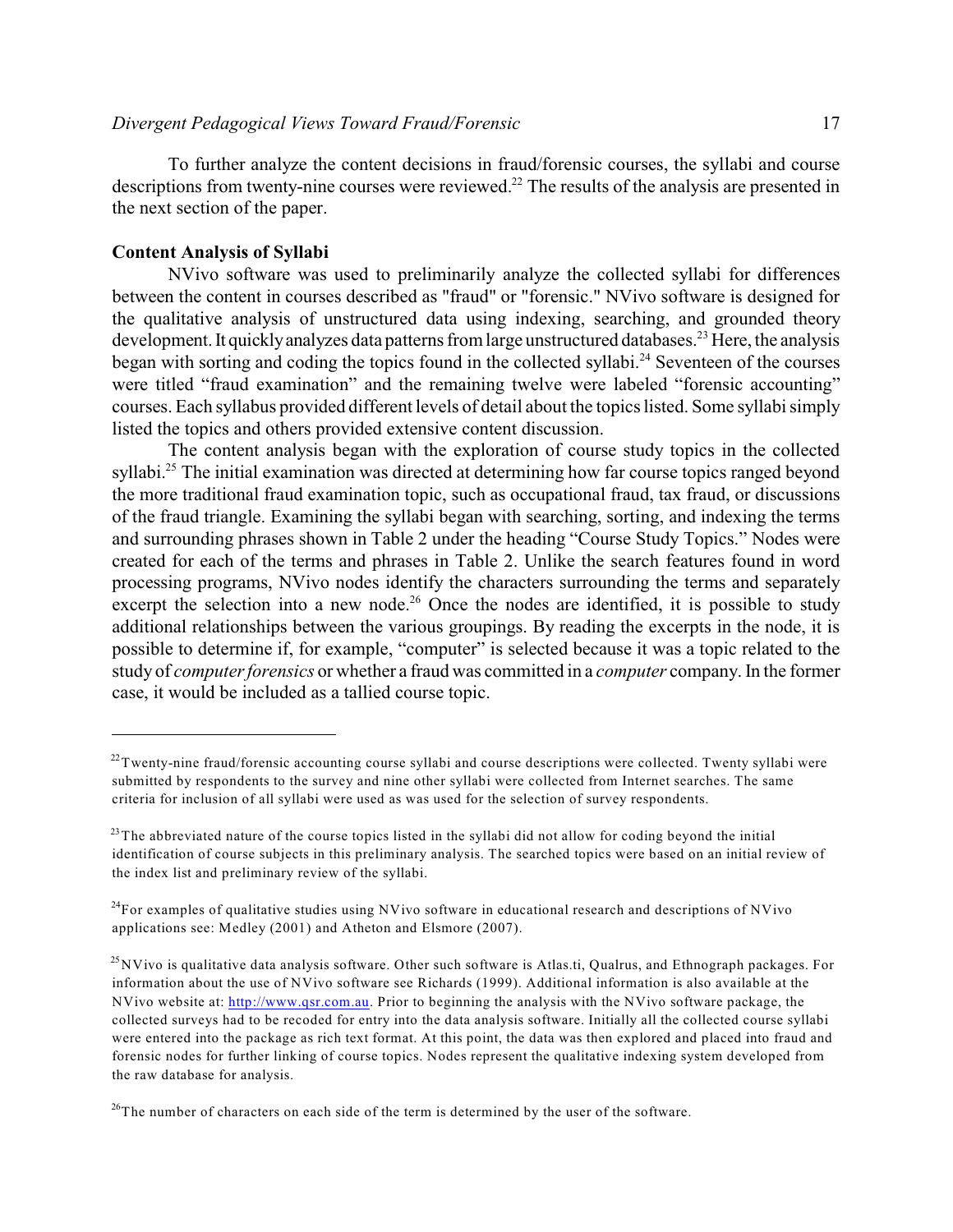| <b>Course Content Analysis</b>    |                          |                     |  |
|-----------------------------------|--------------------------|---------------------|--|
|                                   | <b>Fraud Examination</b> | Forensic Accounting |  |
| Course Content:                   | Coverage                 | Coverage            |  |
| 1. Fraud Triangle                 |                          |                     |  |
| 2. SAS 99                         |                          |                     |  |
| 3. Certified Fraud Examination or |                          |                     |  |
| <b>Certified Fraud Examiners</b>  |                          |                     |  |
| 4. Benford's Law                  |                          |                     |  |
| 5. Interviewing                   |                          |                     |  |
| 6. Computer Forensics*            |                          |                     |  |
| 7. Cyber Crime*                   |                          |                     |  |
| 8. Electronic Evidence*           |                          |                     |  |
| 9. Valuation Analysis*            |                          |                     |  |
| 10. Litigation Subjects*          |                          |                     |  |
| 11. Internet Forensics*           |                          |                     |  |
| *wider-ranging forensic topics    |                          |                     |  |

**TABLE 4**

Topics 1 to 5 in Table 4 are representative of the content in traditional fraud examination courses (Topic 6), and other topics marked with asterisks, are less likely to be found in a fraud examination course. Course topics such as cyber crimes, understanding electronic evidence, using the Internet to collect forensic data, loss valuations, and litigation consulting arewider-ranging topics that go beyond fraud examination.

In Table 4, the support for a traditional fraud curriculum in the collected syllabi is apparent when the number of course containing topics without asterisks (Topics 1 through 5) are compared with the course containing topics with asterisks (Topics 6 through 11). The former group represents a more traditional perspective (38 syllabi observations) and the latter represents a stronger forensics orientation (15 containing observations). Additionally, the Certified Fraud Examiner's (CFE) program and its corresponding topics receive coverage in seven courses or 24% of the syllabi. The CFE coverage may be a result of the free supplemental support from the ACFE program for universities establishing fraud examination courses. Although it is difficult to draw any definitive conclusions from Table 4, it is worth noting that the traditional view dominates course content in the collected syllabi.

#### **CONCLUSION**

In 1986, the American Institute of Certified Public Accountants viewed forensic practice as part investigative accounting and part litigation support. The forensic practices outlined at that time corresponded with a broad definition of the term "forensics" and fraud was viewed as a subset of forensics (American Institute of Certified Public Accountants 1986). In this view, forensic accounting includes the traditional fraud examination with a combination of litigation support services, such as valuating economic losses, and dispute resolution services, such as those related to identifying hidden assets (Abernethy 2004).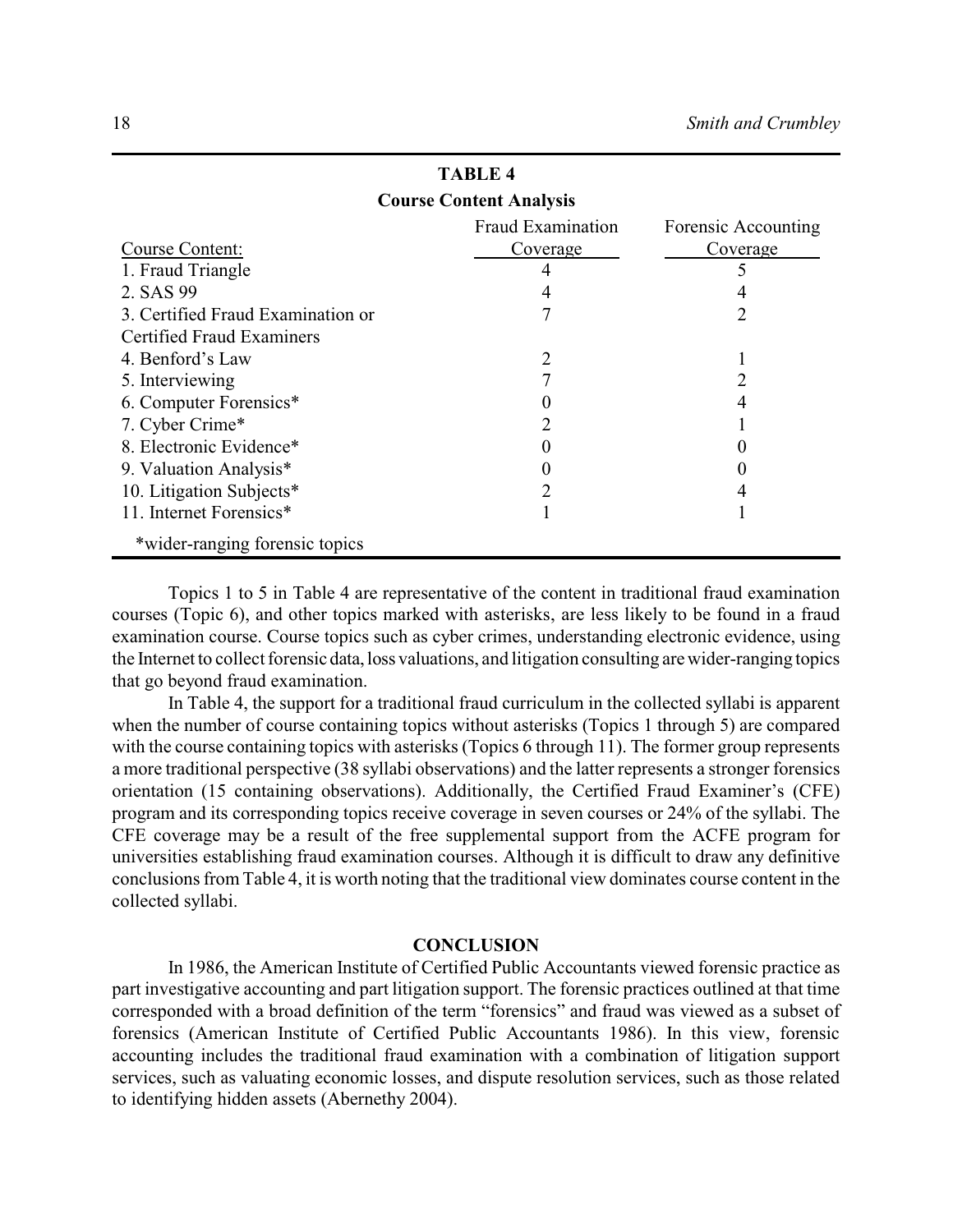#### *Divergent Pedagogical Views Toward Fraud/Forensic* 19

The results of the survey in this paper show a more consolidated set of opinions held by the sample group than might be expected. The content having the highest degree of interest to the survey respondents is related to the fraud examination areas and not the wider-ranging forensic accounting topics. The fraud/forensic curriculum is being defined as fraud examination. Even those instructors who teach in the "forensic" accounting area cover topics more closely related to fraud examination than forensics. The implications are that fraud and forensics accounting courses are not two distinct areas of accounting pedagogy. From this perspective, it means that areas beyond financial statement fraud such as digital investigations, criminology, and to some degree litigation services are considered to be outside the fraud/forensic curriculum.

Course developers need to know that there are conceptual differences between fraud examination and forensic accounting. Forensic investigations are broad and far-ranging. Accounting curriculum developers need to determine whether they should base their program revisions on a fraud model, a more wide-ranging forensics model, or a combination of the two approaches. Such decisions affect the direction of learning and topic coverage in the accounting curriculum. Just as accounting practitioners are reconsidering their professional roles in providing future client services, accounting academics should also consider the implications their revisions will have on meeting the future needs of our profession.

#### **REFERENCES**

- Abernethy, M. 2004. On the Date of Reckoning. *Charter* (August) [http://www.allbusiness.com/](http://www.allbusiness.com/accounting-reporting/forensic-accounting/1002194-1.html) [accounting-reporting/forensic-accounting/1002194-1.html.](http://www.allbusiness.com/accounting-reporting/forensic-accounting/1002194-1.html) Accessed December 22, 2007.
- Albrecht, S., C. Albrecht, and C. Albrecht. 2006. *Fraud Examination*. (Boston: South-Western College Publishing).
- American Institute of Certified Public Accountants. 1986. *Management Advisory Services Technical Consulting Practice Aid 7: Litigation Services* (New York: AICPA).
- American Institute of Certified Public Accountants. 2002. *Consideration of Fraud in a Financial Statement Audit.* Statement on Auditing Standards Number 99. (New York: AICPA).
- American Institute of Certified Public Accountants. 2004. *Forensic Services, Audits, and Corporate Governance: Bridging the Gap.* Discussion Memorandum. (AICPA Forensic and Litigation Services Committee and Fraud Task Force). [www.aicpa.org/download/mcs/](http://www.aicpa.org/download/mcs/2004_07_Forensic_Audit_Paper.pdf) 2004 07 Forensic Audit Paper.pdf. Accessed March 15, 2007.
- Anastasi, J. 2003. *The New Forensic: Investigating Corporate Fraud and the Theft of Intellectual Property*. (New York: John Wiley & Sons, Inc.).
- Atherton, A. and P. Elsmore. 2007. Structuring Qualitative Enquiry in Management and Organization Research: A Dialogue on the Merits of Using Software for Qualitative Data Analysis. *Qualitative Research in Organizations and Management: An International Journal* (Vol. 2, No. 1) 62-77.
- Cendrowski, H., J. Martin, and L. Petro. 2007. *The Handbook of Fraud Deterrence.* (New York: John Wiley & Sons, Inc.).
- Crumbley. L., L. Heitger, and G. Smith. 2007. *Forensic and Investigative Accounting*. (Chicago: Commerce Clearing House).
- Davia, H. 2000. *Fraud 101 Techniques and Strategies for Detection.* (New York: John Wiley & Sons, Inc.).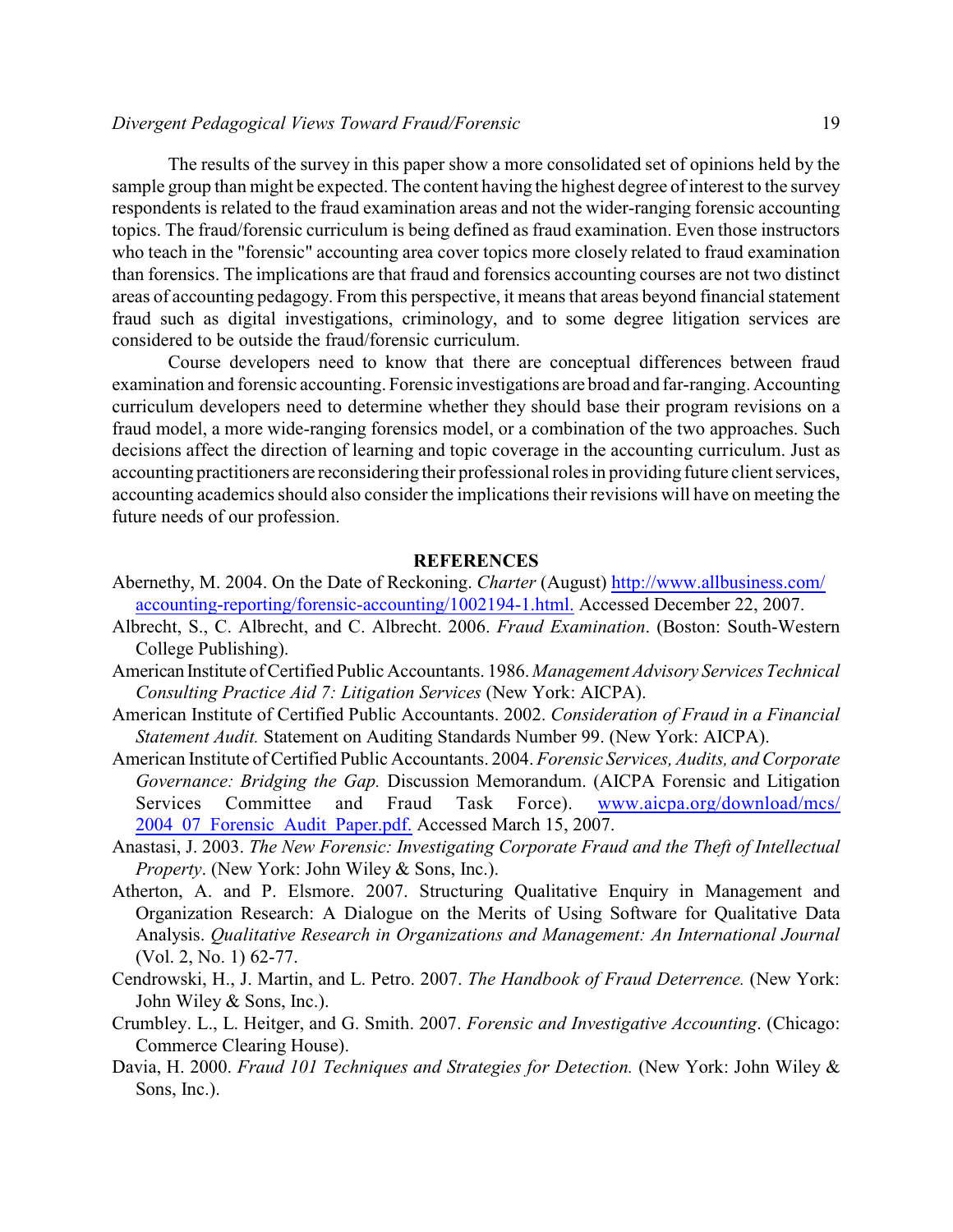- Global Public Policy Symposium. 2006. *Global Capital Markets and the Global Economy: A Vision from the CEO's of the International Audit Networks* (Paris: Global Public Policy Symposium) <http://www.globalpublicpolicysymposium.com>. Accessed December 22, 2007.
- Hopwood, W., J. Leiner, and G. Young. 2008. *Forensic Accounting*. (New York: McGraw-Hill/Irwin).
- Hungon, J., S. Bryant, and N. Bagranoff. *Core Concepts of Information Technology Auditing*. (New York: John Wiley & Sons, Inc.).
- Kahan, S. 2006. Sherlock Holmes Enters Accounting. *WebCPA: Tools and Resources for the Electronic Accountant*, (May 1) [http://www.webcpa.com/article.cfm?articleid=20019&pg=ros.](http://www.webcpa.com/article.cfm?articleid=20019&pg=ros) Accessed December 22, 2007.
- Long, J. 2005. *Google Hacking for Penetration Testers*. (Rockland, MA: Syngress Publishing, Inc.).
- Medley, M.D. 2001. Using Qualitative Research Software for CS Education Research. Proceedings of the 6th annual Conference on Innovation and Technology in Computer Science Education, 141-144, in Canterbury, UK.
- Montgomery, R. 1940. *Auditing Theory and Practice*. (New York: The Ronald Press).
- Peterson, B.K., and B. P. Reider. 2001. An Examination of Forensic Accounting Courses: Content and Learning Activities. *Journal of Forensic Accounting* (Vol. 2, No. 1) 25-42.
- \_\_\_\_\_\_\_, and \_\_\_\_\_\_\_. 1999. Fraud Education of Accounting Students: A Survey of Accounting Educators. *The National Accounting Journal* (Winter) 23-30.
- Pickett, K. H. S. 2005. *The Essential Handbook of Internal Auditing*. (West Sussex, England: John Wiley & Sons, Inc.).
- Rezaee, Z. and E. J. Burton. 1997. Forensic Accounting Education: Insights from Academicians and Certified Fraud Examiner Practitioners. *Management Auditing Journal*(Vol. 12, No. 9) 479-489.
	- \_\_\_\_\_\_\_, L. Crumbley, and R. S. Elmore. 2004. Forensic Accounting Education: A Survey of Academicians and Practitioners. *Advances in Accounting Education: Teaching and Curriculum Innovations* (Vol. 6) 193-231.
- Richards, L. 1999. *Using NVivo in Qualitative Research*. (London, Sage Publications).
- Smith, G. 2005. Computer Forensics: Helping to Achieve the Auditor's Fraud Mission? *Journal of Forensic Accounting, Auditing, Fraud & Taxation* (Vol. 4, No. 1) 119-134.
- U.S. Department of Justice. 2007. Education and Training in Fraud and Forensic Accounting: A Guide for Educational Institutions, Stakeholder Organizations, Faculty and Students (Washington, D.C.).
- Whittington, R., and K. Pany. 2005. *Principles of Auditing and Other Assurance Services*. (New York: McGraw-Hill/Irwin).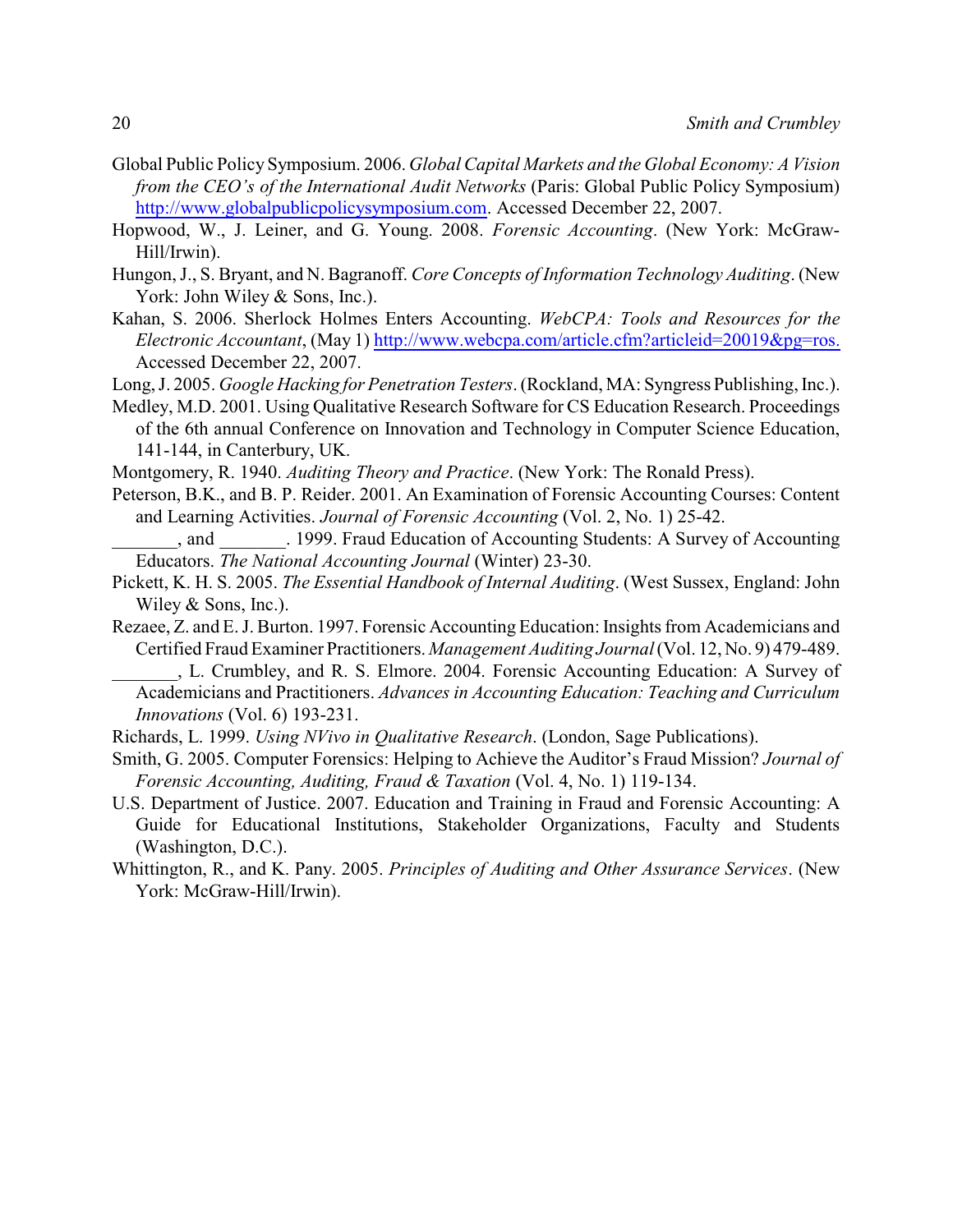# APPENDIX A A BRIEF ACCOUNTING PROGRAM SURVEY

The survey is designed to collect background information and opinions about topics covered in accounting fraud/forensic courses. All the data collected in this survey will only be reported in a summary form and all questionnaire responses are considered CONFIDENTIAL.

# **Part I: Background Data**

| 1. |                | What year did you receive your most recent degree?                 |    |                                                                                            |
|----|----------------|--------------------------------------------------------------------|----|--------------------------------------------------------------------------------------------|
| 2. |                | What is your highest university degree? Ph.D.?, Masters?           |    |                                                                                            |
| 3. |                | What is your gender? Male or Female                                |    |                                                                                            |
| 4. |                | How many years have you been teaching in a university environment? |    |                                                                                            |
|    | a.             | Five years or less                                                 | d. | $16 - 20$                                                                                  |
|    | $\mathbf b$ .  | $6 - 10$                                                           | e. | More than 20 years                                                                         |
|    | $\mathbf{c}$ . | $11 - 15$                                                          |    |                                                                                            |
| 5. |                |                                                                    |    | Please identify your geographical location as: "Inside" the United States or "Outside" the |
|    |                | United States. Thank you.                                          |    |                                                                                            |
|    | a.             | Inside the U.S.                                                    | b. | Outside the U.S.                                                                           |
| 6. |                | What is your rank?                                                 |    |                                                                                            |
|    | a.             | <b>Full Professor</b>                                              | e. | Lecturer                                                                                   |
|    | b.             | <b>Associate Professor</b>                                         | f. | Tutor/Assistant Lecturer                                                                   |
|    | $\mathbf{c}$ . | <b>Assistant Professor</b>                                         | g. | Part-time adjunct                                                                          |
|    | d.             | Senior Lecturer                                                    | h. | Other                                                                                      |
| 7. |                |                                                                    |    | Do you now, or have you in the past, taught Auditing in a university accounting program?   |

- 7. Do you now, or have you in the past, taught Auditing in a university accounting program? a. Yes b. No
- 8. Does your highest degree include an accounting area concentration? An accounting area concentration includes more than one course in accounting subjects such as theory, auditing, systems, financial, cost/managerial, and accounting history, for example. If you answer "Yes", please skip to Question No. 10. a. Yes b. No
- 9. If you answered "No" to Question 8, please identify the discipline area (or subject area concentration) which best describes your highest degree.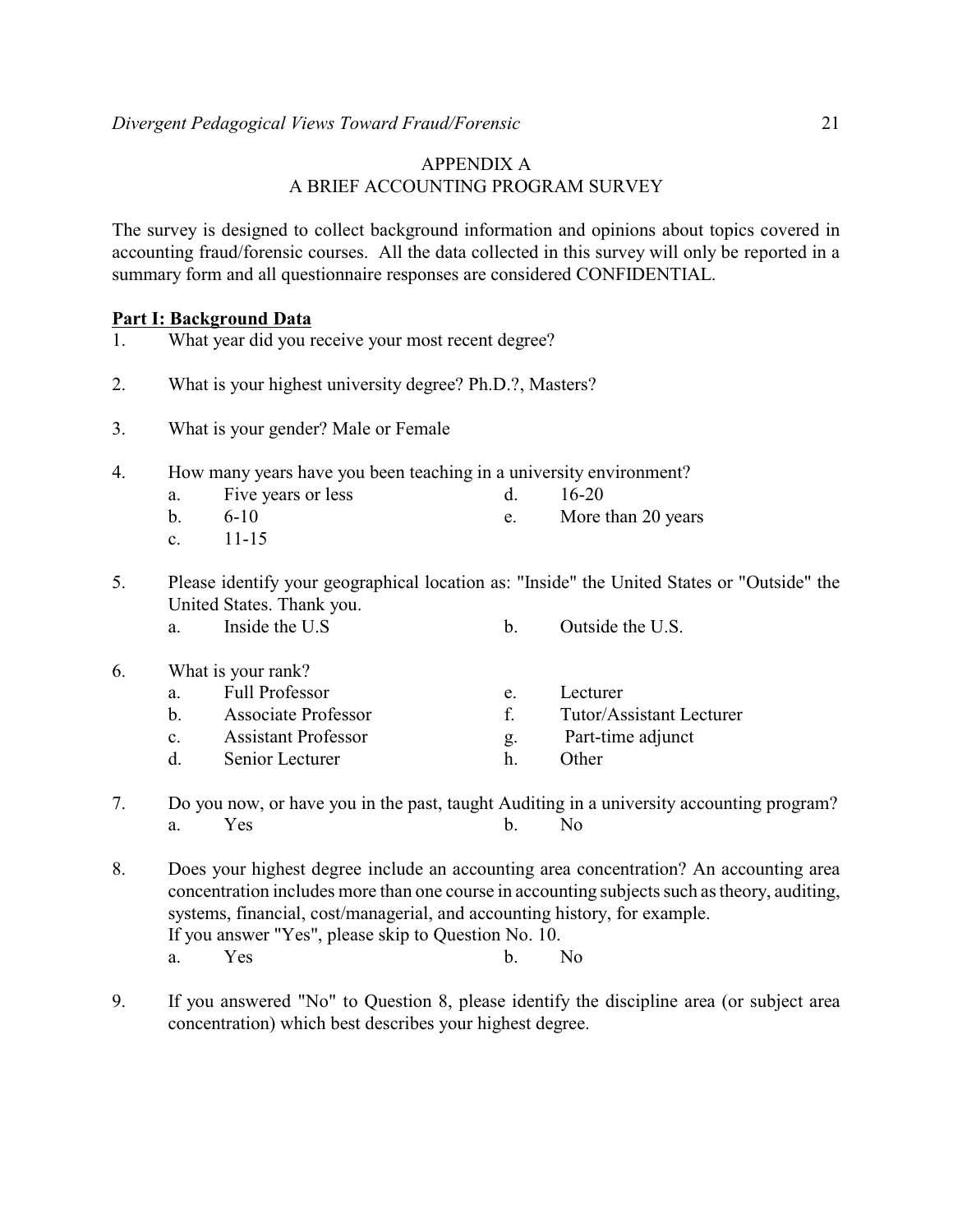10. If you answered "Yes" to Question 8, what are your areas of accounting teaching expertise? Please identify all that apply.

| <b>Auditing</b> | Cost/Managerial |
|-----------------|-----------------|
| Financial       | Systems         |
| International   | Tax             |
| Fraud/Forensics | Other           |

# **Part II. Accounting Program Questions**

- 11. How many separate fraud/forensic courses are offered in your accounting program each academic year (including summer courses)? If the same course is offered twice a year, please count it as one separate course not two.
	- a. None e. Four courses b. One course f. Five courses
	- c. Two courses eq. Six courses
	- d. Three courses
- 12. Of the fraud/forensic courses that you identified in Question 11, how many of these courses are graduate level accounting courses?
	- a. None e. Four courses b. One course f. Five courses c. Two courses g. Six courses
	- d. Three courses
- 13. Is your business program accredited by the American Association of Collegiate Schools of Business (AACSB)? If your program is accredited by another accrediting agency, please list it under "Other." Thank you.
	- a. No c. Other
	- b. Yes
- 14. Is your accounting program separately accredited by the American Association of Collegiate Schools of Business (AACSB)? a. No b. Yes
- 15. Which of the following thumb-nail definitions of accounting fraud/forensics do you agree with the most? It does not have to be 100% agreement

One. *Forensic/fraud accounting is the practice of rigorous data collection and analysis through financial examinations, interviewing techniques, and litigation support consulting.*

Two. *Forensic/fraud accounting is the practice of rigorous evidence collection and analysis of the misuse or misapplication of the organization's financial resources and/or assets.*

- a. I tend to agree more with One
- b. I tend to agree more with Two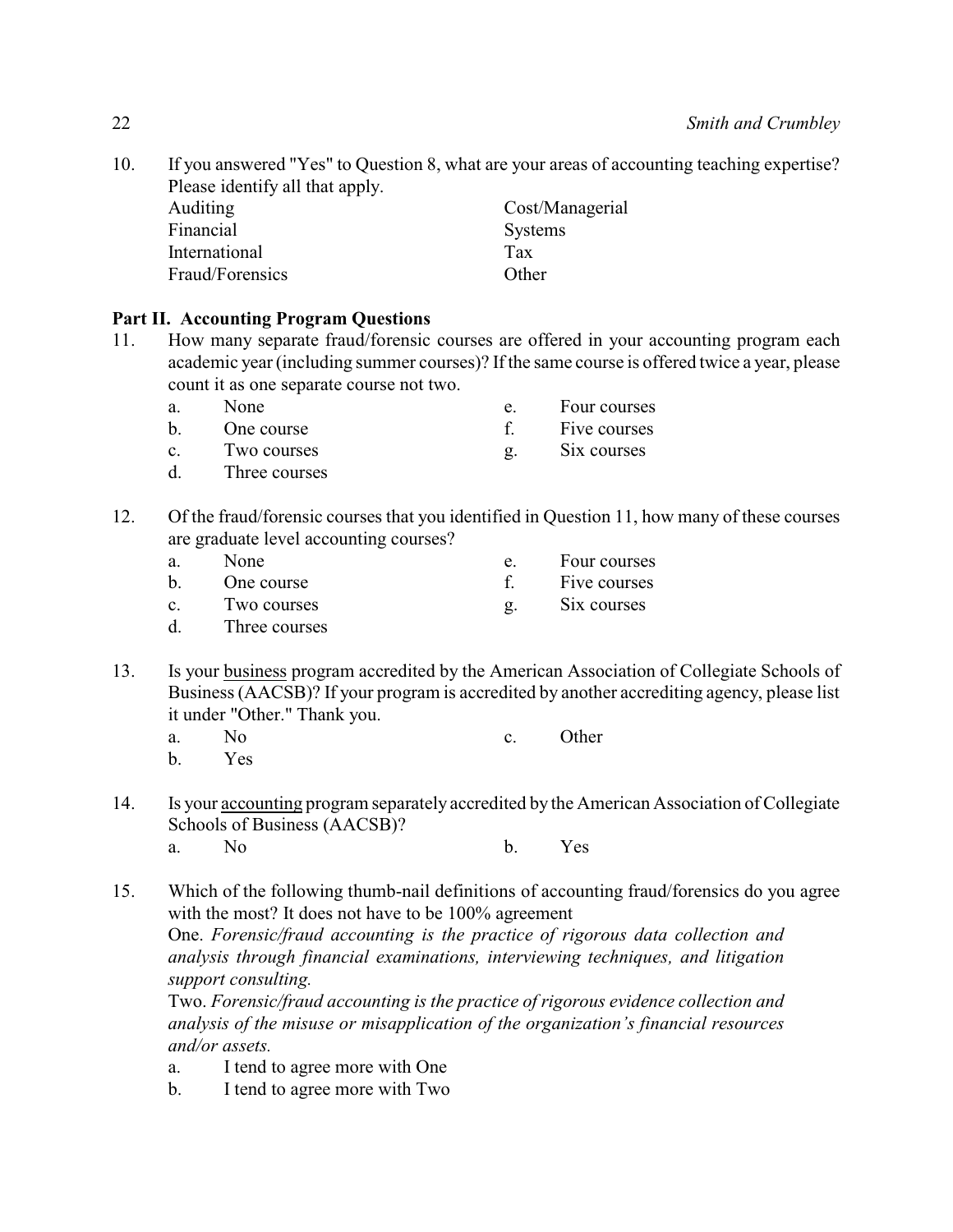*Divergent Pedagogical Views Toward Fraud/Forensic* 23

16. Please rank the following course topics in their order of importance to a curriculum in accounting fraud/forensics courses with "1" being the most important and "10" being the least important.

| Please give each item a different ranking from 1 to 10. |                                   |
|---------------------------------------------------------|-----------------------------------|
| Corporate culture reviews                               | Damage/loss valuation analysis    |
| Examination of changes in records                       | The psychology of criminology     |
| Net worth analysis                                      | Flowcharting internal controls    |
| Litigation consulting                                   | Applying Benford's law            |
| Fraudulent financial reporting analysis                 | Investigating electronic evidence |

# **Part III. Topic Selections**

The next series of fifteen questions present you with a series of fraud/forensic topic choices....... and it can be rapidly finished.

Please select the topic you believe has the most appropriate place in a **TWO-course fraud/forensic course sequence** (either graduate or undergraduate).

- 17. Please select one. Forged Check Analysis…..Chain of Custody Reporting
- 18. Please select one. Understanding the Use of Encryption Applications….Understanding the Separation of Accounting Duties
- 19. Please select one. Learning about Interviewing Techniques…..Learning about Compliance Auditing
- 20. Please select one. Studying Identity Theft Fraud….Studying Occupational Fraud
- 21. Please select one. Studying Kiting….Studying E-mail spoofing (fake e-mail)
- 22. Please select one. Performing Preliminary Hard Drive Forensic Inspection....Writing Internal Control Questionnaire
- 23. Please select one. Auditing Internal Controls…..Identifying accounting areas where Judgmental Control is exercised
- 24. Please select one. Studying False Billing Fraud…..Studying Threats of Unauthorized Access
- 25. Please select one. Payroll Fraud Analysis.....Lost Revenue Analysis
- 26. Please select one. There are only **five** more choice questions left. Thank you. Preparing Common-size Financial Statements.....Preparing Valuation Projections
- 27. Please select one. Studying cyber fraud.....Studying methods of financial statement fraud